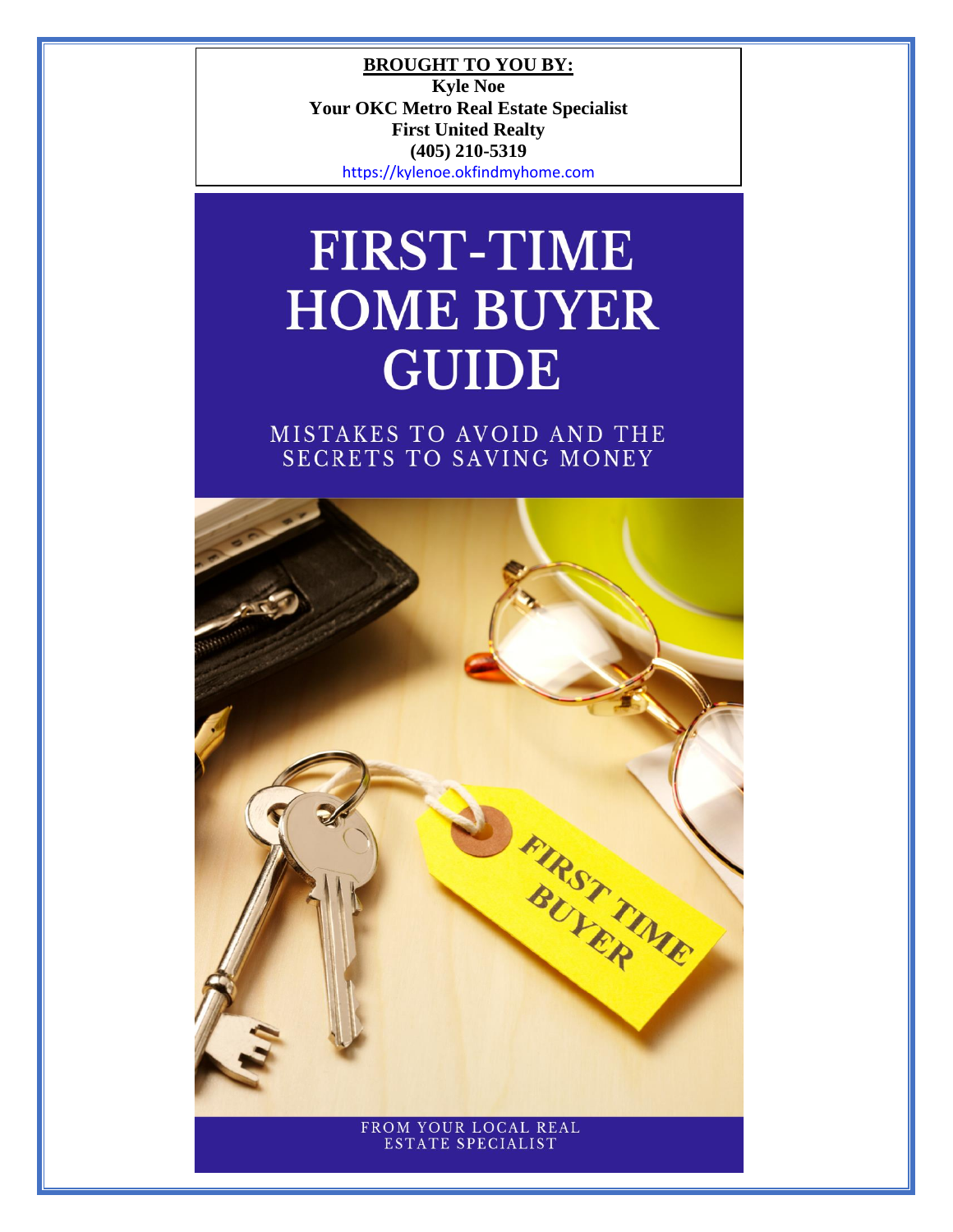# **The First-Time Home Buyer's Guide**

**Congratulations!** If you are reading this helpful guide, you are probably researching purchasing your first home! Purchasing a home can be a very exciting and fun time, but also sometimes emotional. This guide is meant to provide you a plethora of information to help you understand the purchase process and things to consider BEFORE you get started. However, never fear, it's important that you know that you have help in navigating the purchase process by associating with us as your real estate professionals. We will be sure that you understand the process of purchasing your first home at every step along the way. What's best is that in nearly every home buying transaction, our services are paid for by the SELLER!

In this very useful guide, we will discuss more about how we can assist you with your first home purchase. The first section of this guide will provide you some very important First-Time Home Buyer tips we want you to be sure you know as you step into the brand, new world of owning a home.

The second section *Mistakes Smart Home Buyers Avoid Making* will fill you in on details *every* home buyer should be aware of, whether you are a seasoned and experienced home buyer or purchasing for the first time.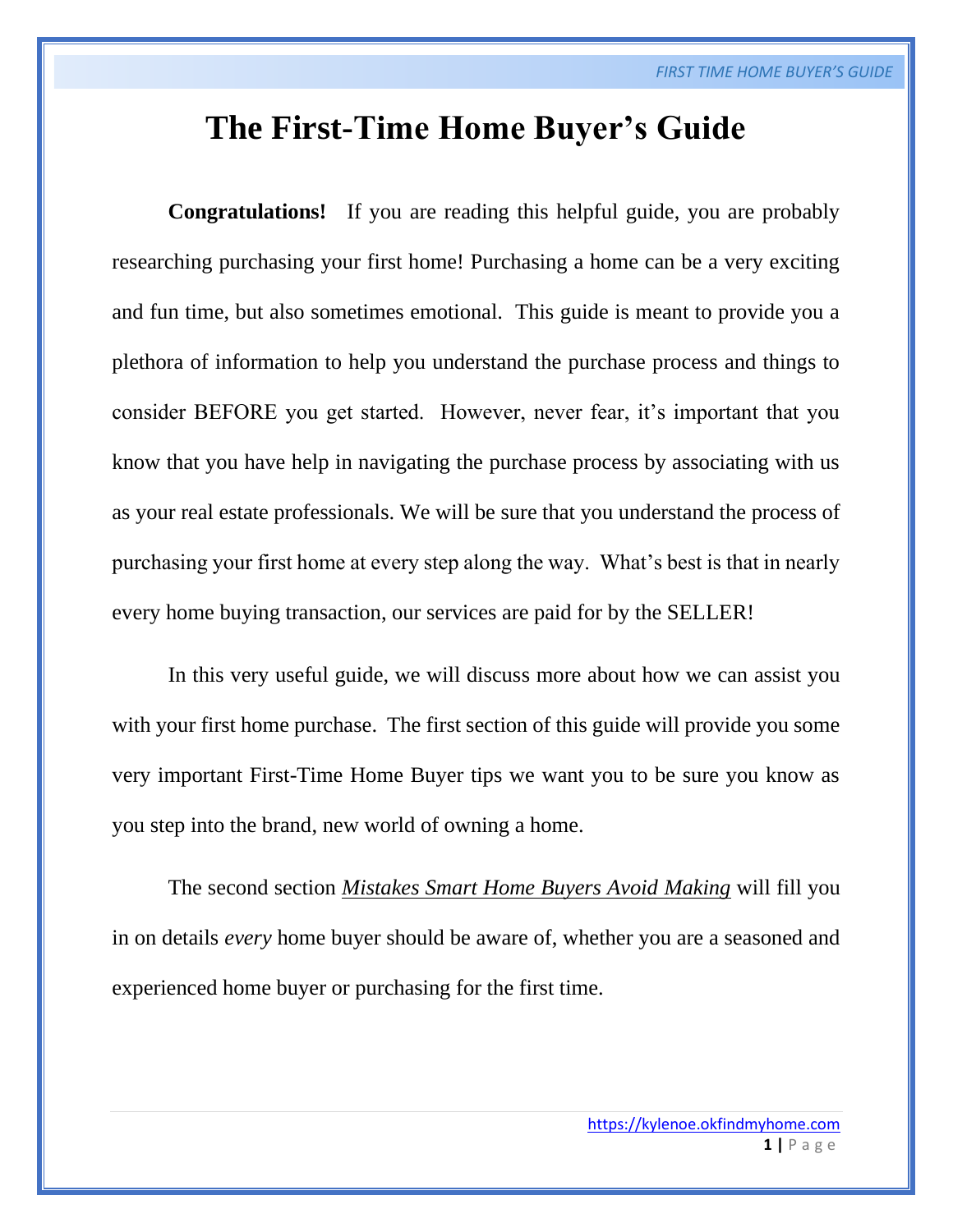# **IMPORTANT THINGS TO CONSIDER AS A FIRST-TIME HOMEBUYER**

Here are a number of important tips we know you will find helpful as you begin your research for purchasing your first home.

**Think long-term and think re-sale:** Keep in mind that there is a good chance the first home you purchase will probably not be the last home you purchase. Consider how easy (or not easy) your home will sell in the future. Are you planning

to have kids (or more kids)? You might be planning to live in your first home for only a few years. In that case, consider who your target audience for the home will be when it comes time to sell the



house. If you buy a house in a very bad school district or a house on a very busy street, when you are ready to sell the house, most families with children will be out of your list of potential buyers.

**Make a list of your Wants and Needs**: Home-buying is an emotional process so it will be important that you try as hard as possible to set aside all your emotions when evaluating a house. We know, that is going to be hard to do. To help you navigate finding the right home, before you start searching online and scheduling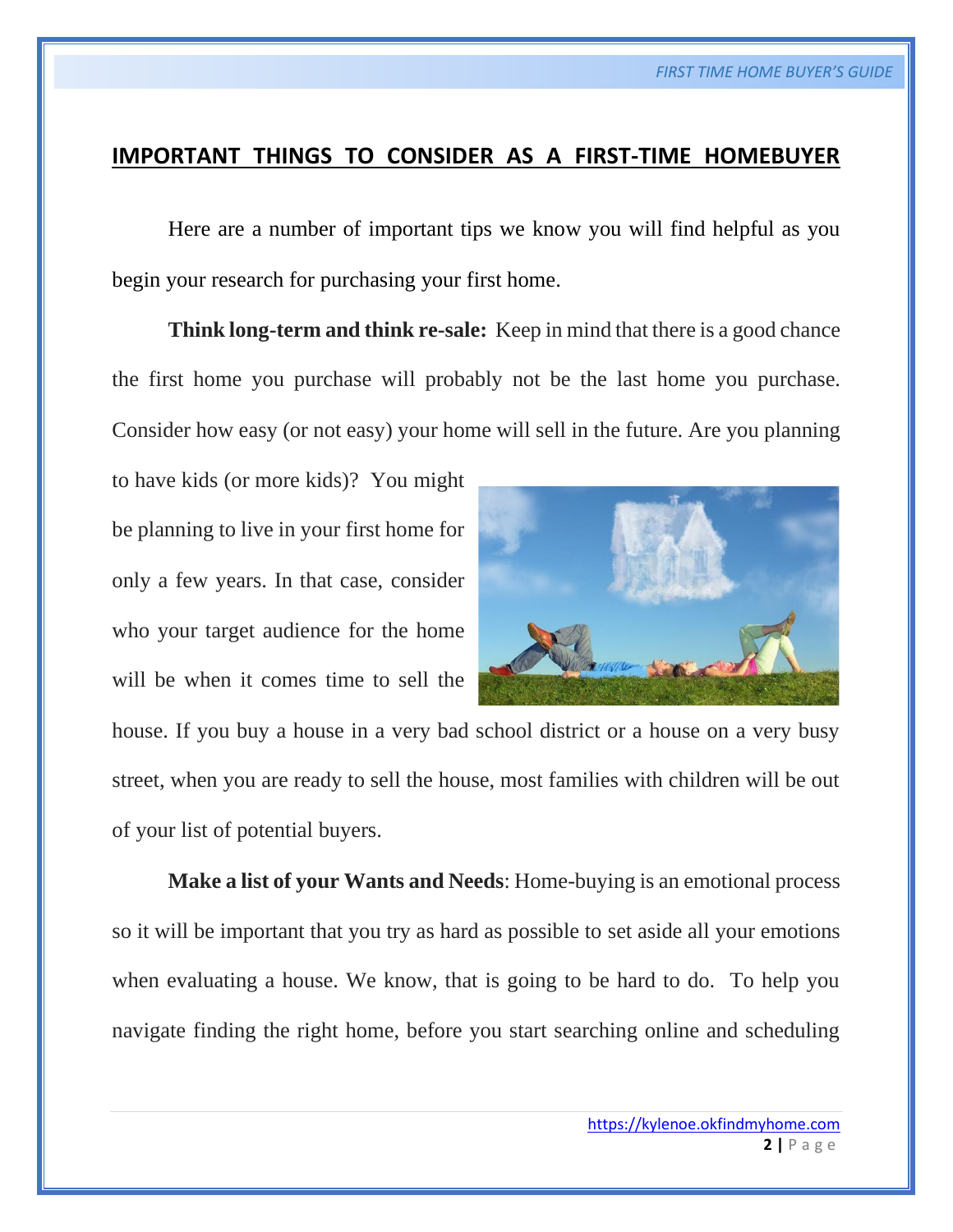visits to view homes, make a checklist of your must-haves, wants, and other essentials. Make copies of the list and use it as your check list as you visit each home. Take photographs if needed. If you fall in love with the house on first sight, you may want to step back to be sure you have enough check marks on your list before you write your offer. Your list could very well be your life preserver to save you from buyer's remorse later. We go into more detail about your wants and needs list later in this guide.

**Consider ALL the expenses when you are budgeting for the house**: When budgeting for the house, most first-time buyers are not sure how much monthly expenses can cost. Yes, you will probably have a few more expenses than you would renting, but equity opportunities many times will make up for that. On the other hand, in some cases, owning a home can cost you less a month than renting. When working your monthly budget, be sure you consider the costs of all the following items.

- 1. Principal loan amount
- 2. Mortgage interest
- 3. Mortgage Insurance
- 4. Property taxes
- 5. Property Insurance
- 6. Monthly Homeowner's Fees

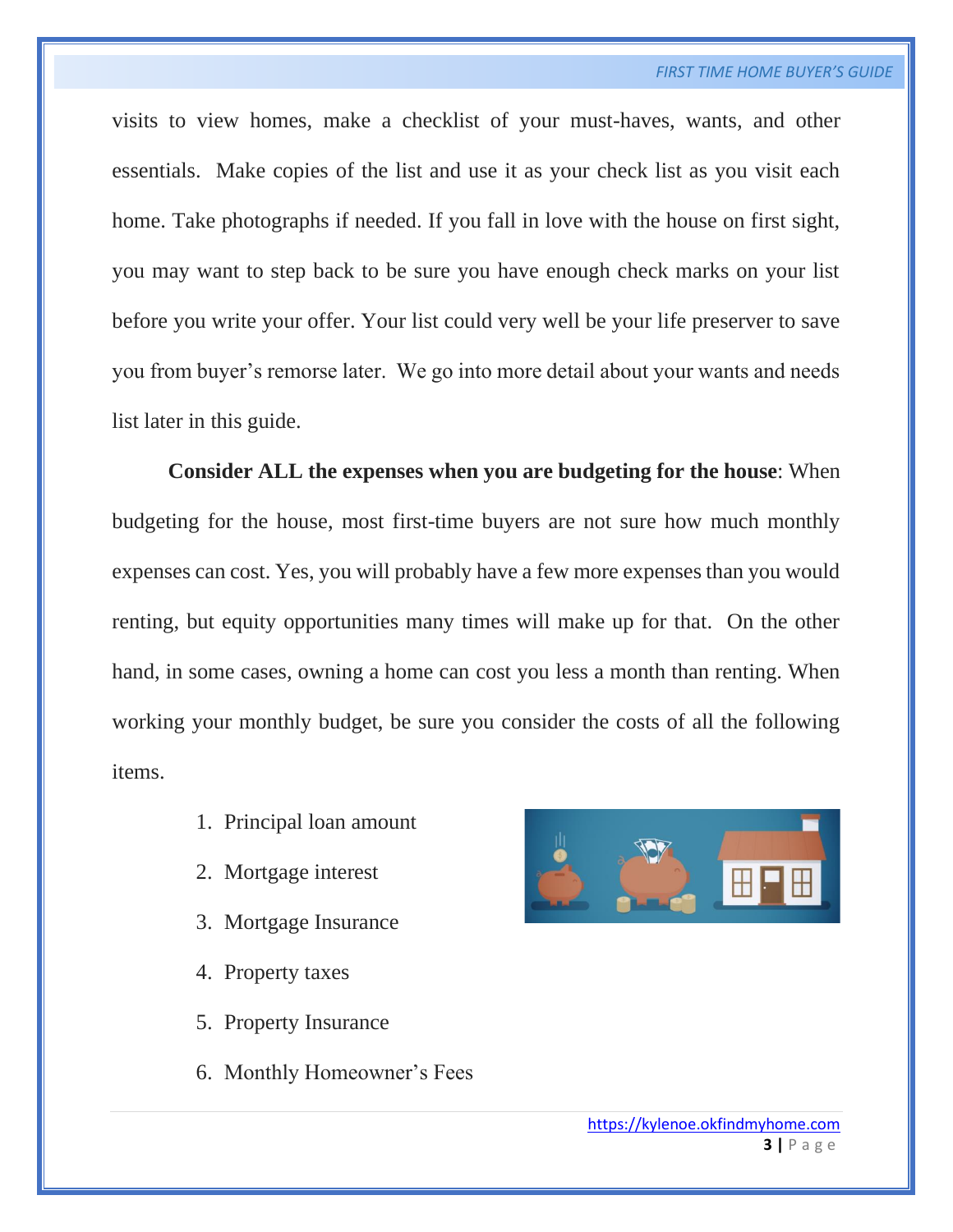- 7. Home Owner's Insurance (if applicable)
- 8. Average Monthly utilities
- 9. Cost of commuting to your new home (more or less than you have now?)
- 10.Cost of needed upgrades

And, don't forget the initial purchase costs and cash needed to have on-hand to start the process, such as down-payment funds, appraisal fees, inspection fees, and title/attorney costs (if applicable). Your lender and your agents (us) will help you get a good estimate for some of these costs.

Down-payment requirements for loans can range from 0 to up to 20% of the purchase price of your home. Veterans and Active Military are eligible for zero down VA loans. FHA requires only 3.5% down and Fannie Mae has a loan program that requires as low as 3% down. Many things are considered when determining the best loan program that your lender will be sure to explain to you. We will recommend trustworthy lender(s) that can discuss available programs to you and down-payment needs based on your personal and financial qualifications. We may recommend a few lenders so you can consult and "shop" the best loan programs that fit your needs best. If needed, there may also be down-payment assistance programs that you could qualify for. (Learn more about down-payment assistance below.)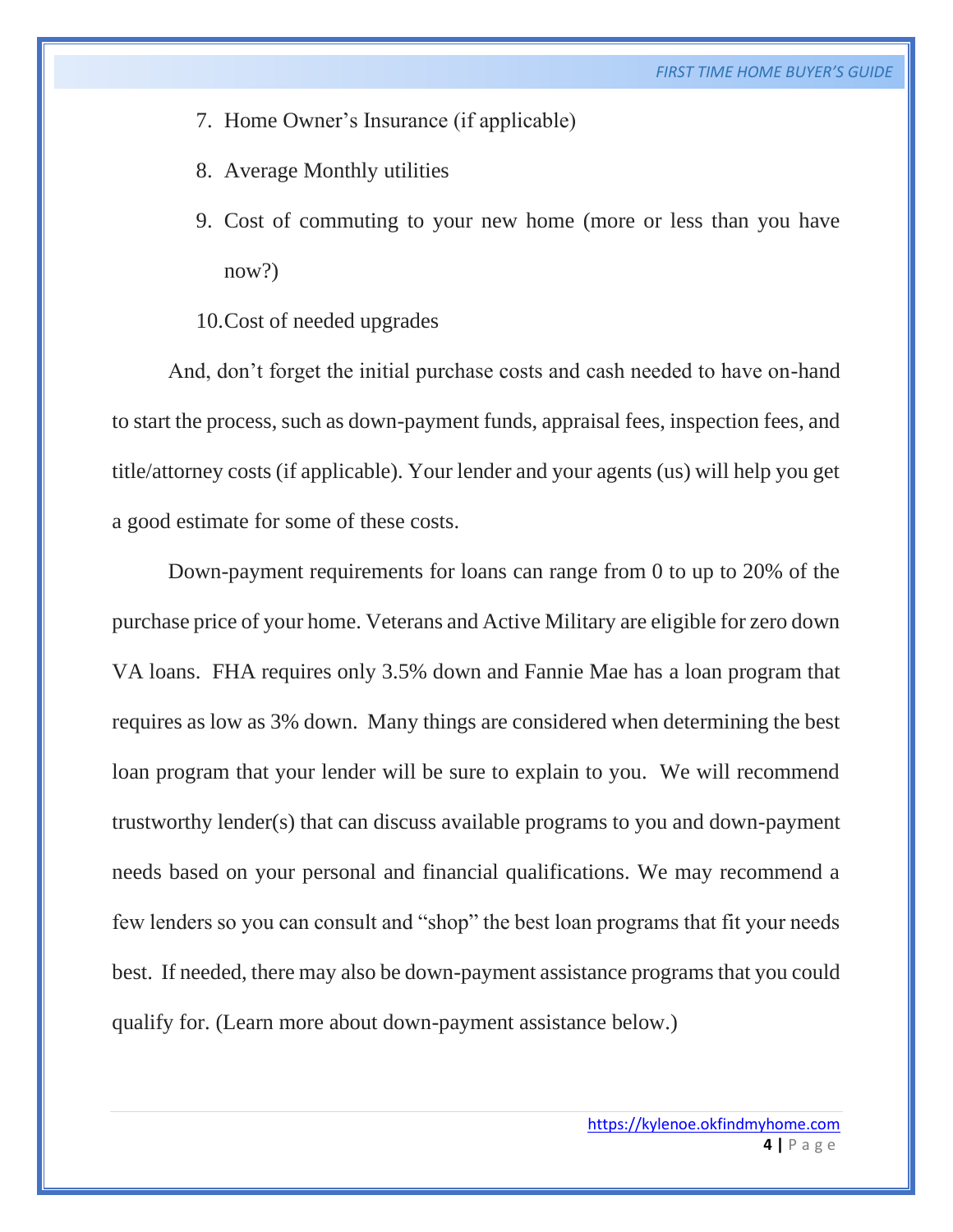You may also consider calling the utility companies that service the house you are considering and ask for an estimate of what the costs for water, electricity, and gas will be, including whether there are any budget plans offered by those companies. Be sure to budget all of these expenses and see if you can still afford the house and the anticipated monthly expenditures.

**Review the Homeowner's Association (HOA) Rules:** If the home is in a community you love that has an association, you will want to be sure you review the rules as soon as you can. Other than your monthly HOA dues, find out if there are additional assessments and costs to pay over time. Depending on the type of property you purchase and the rules of the HOA, additional costs could be as a result of previously agreed-to repairs voted in by the current homeowners, such as new roofs, property maintenance, or street upkeep. You will also want to review the budget and Profit and Loss statement to assess the stability and soundness of the HOA's financial books. You want to be sure that the HOA is spending your monthly HOA dues appropriately and reasonably.

Also know that many HOA's govern things such as painting of exterior, walls, gates, patio covers, or anything structural. There could be regulations regarding cars in the street or driveway, RV parking in front or side, shed sizes, types of landscaping, or even sizes and breeds of your pets. Some HOAs also have rules on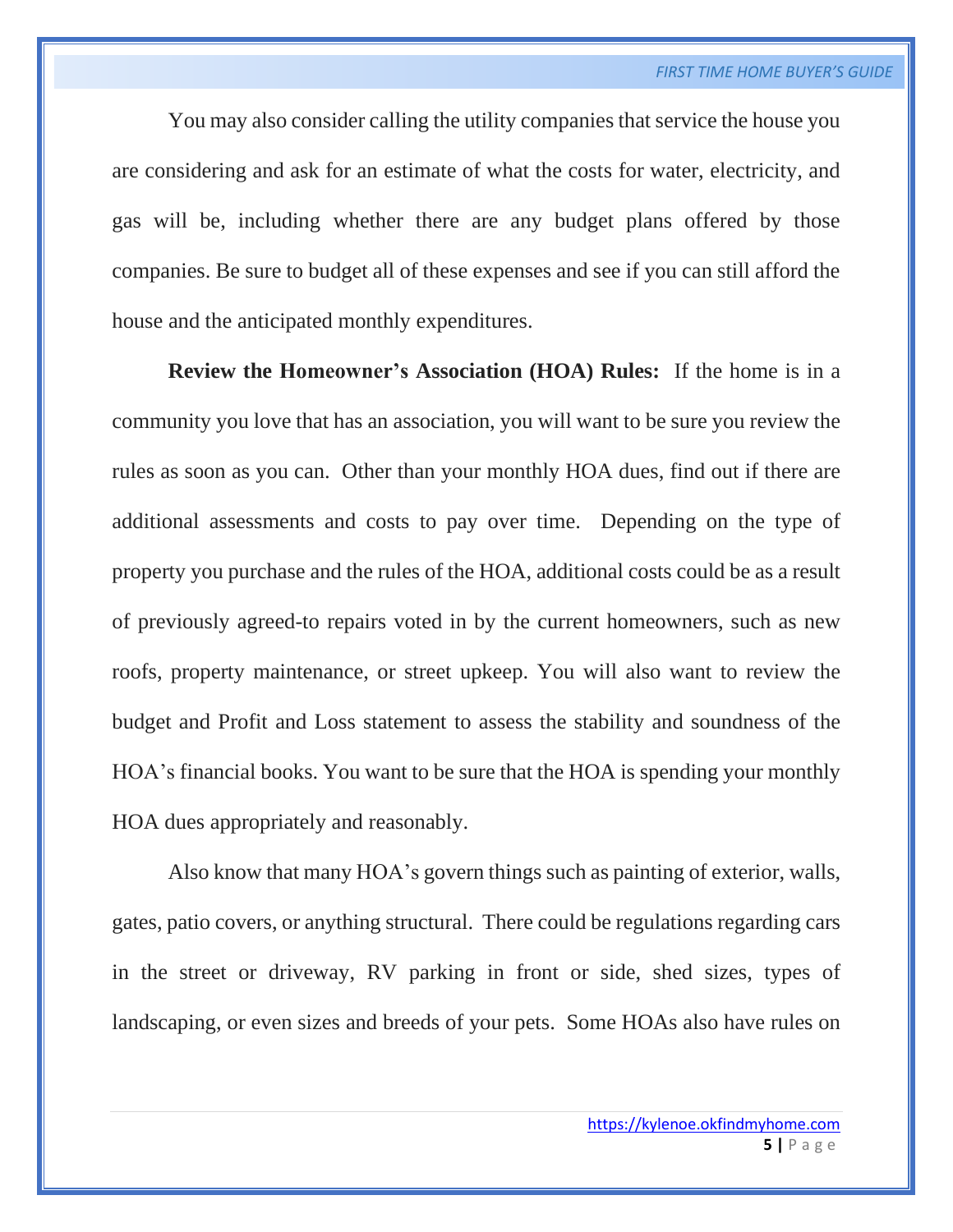whether you can or cannot rent your home to a third party. If they do allow renting, beware that there may be time minimum limits to length of rental contracts.

For all these reasons, it is absolutely essential to read the HOA rules before you purchase, or during your due diligence (inspection) time, as provided by the time frames of your purchase contract. Your agent will advise you on how and when you can obtain the HOA rules to read. In most cases, you will receive the rules after you enter into contract and will have time to review, reject or cancel the contract under timeframe terms of your contract. So, if you wish to paint your house purple, just be sure your HOA will allow it!

### **Research Down-payment Grants and other sources of funding**:

In some areas, there are a number of options for down-payment assistant grants to help you purchase your home. Most grants will have income limits, credit score requirements, and qualifying terms. You may be quite surprised on how much money could be available and how much you may qualify for. There may also be grant options available based on professions, such as military, first-responders,



teachers, farmers, etc. The area of your home may also provide you more or less options for grants, for example, whether it's in a rural area, high-poverty area, or certain counties within the state, etc. Research all the grants and

funding options you are eligible for before you automatically decide you won't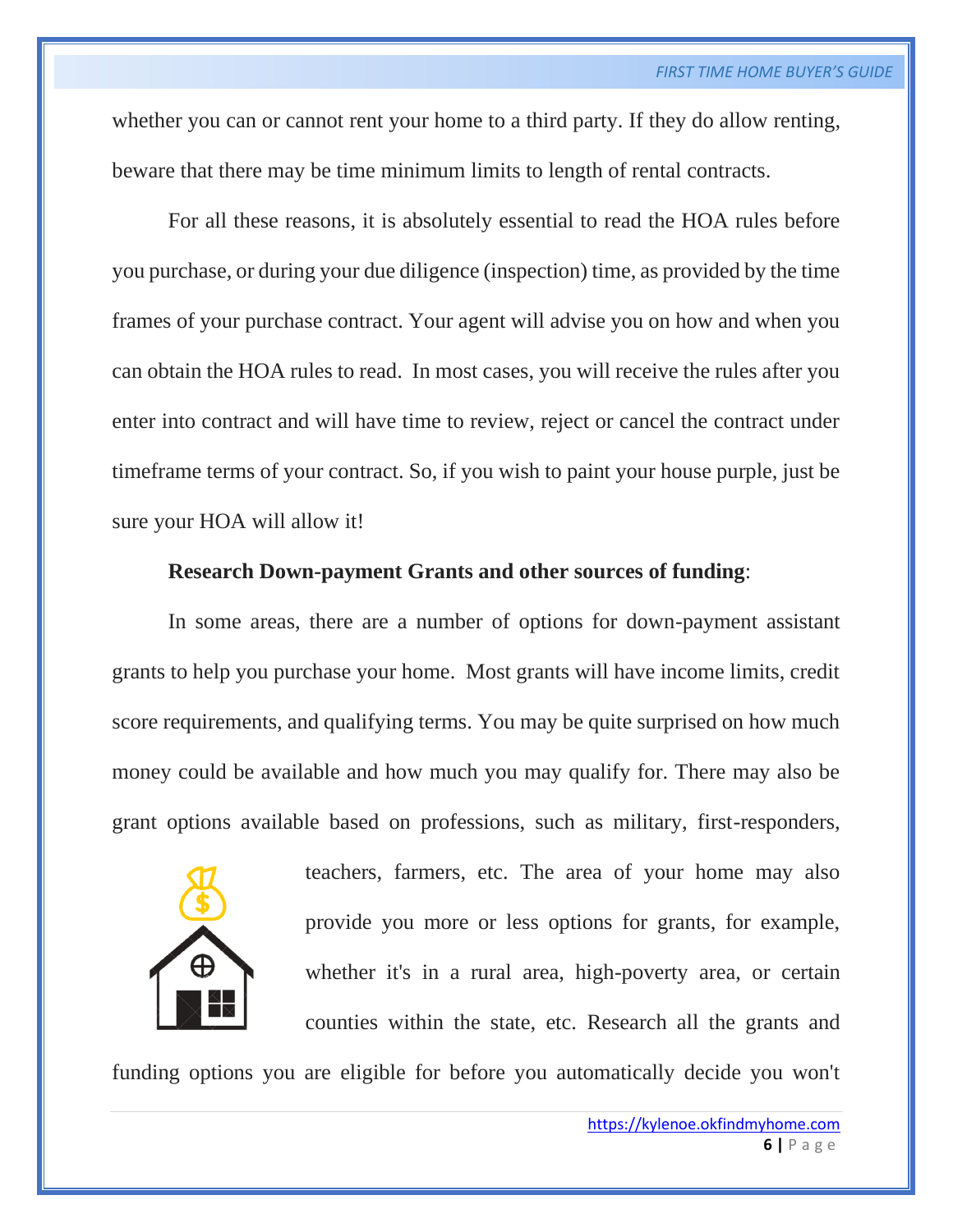qualify for anything. As your agent, we can recommend highly qualified lenders that do offer grant programs, if available for you. It's important to know that not all lenders work with grant programs, but if they do, they will determine if you qualify. As your agent, we can and will guide and advise you on available grant programs.

**Be sure to read your Purchase Contract before you sign:** This seems obvious, but sometimes buyer's excitement to buy the home can get them into a signing frenzy. A house is probably the largest purchase you will ever make in your life, so make sure you understand the terms of your contract. If you don't understand any of the terms, ask your mortgage broker and your real estate agent.

**Look Past the Staging**: A staged home is one that is usually vacant, but with rented furniture and décor. Sellers will stage their homes because staged houses look far better than houses that are still being occupied or vacant. When you are considering a house, mentally try to remove the staging. Pay more attention to the layout of the house and the structure itself, as well as the neighborhood and traffic in the area. Ugly wallpaper and paint can be easily fixed later, but you cannot remodel your neighbor's barking dog. We also recommend you visit the neighborhood at night and talk to neighbors to learn more about the community if you can.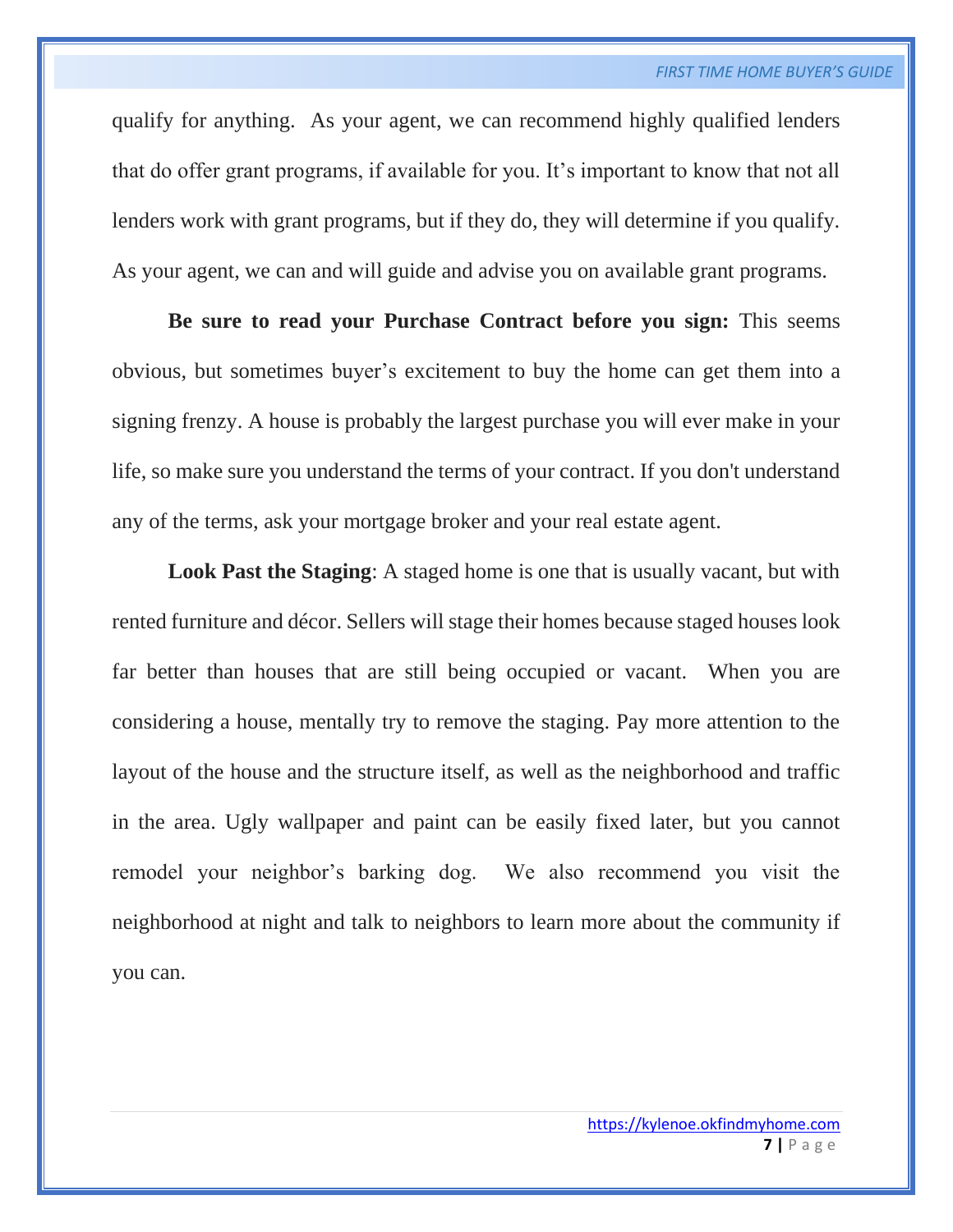# **How and When to Get Started:** The process of purchasing a home could

take several months from the start of your loan approval, to visiting homes, to closing

on your loan, and moving into your new home. When to start will depend on your personal, credit, and financial situation. If you believe you are in need of saving money for down-payment or closing costs, ending an existing lease, or cleaning up credit, we



recommend you start working on these challenges as soon as possible. Keep in mind too, that if you are in the process of starting a new job or changing careers, the loan will require that you show consistent income in the same or similar career for a minimum of two years in most instances.

Your first step is to talk with us, your agents, to discuss your wants, needs, timing, and personal circumstances so we can help determine your first course of action. In most cases, we can and will provide you the name(s) of trustworthy lenders who we believe will work best for your needs. The lender will speak with you to learn more about you, your job, and income, your monthly debt, and also get the okay from you to check your credit. At that point, he/she will get a good idea of where you stand and what else you may need to do (if anything) to get ready for your new home purchase. If credit clean-up is necessary, they can advise you. During this time frame, the lender may also request copies of your tax returns, bank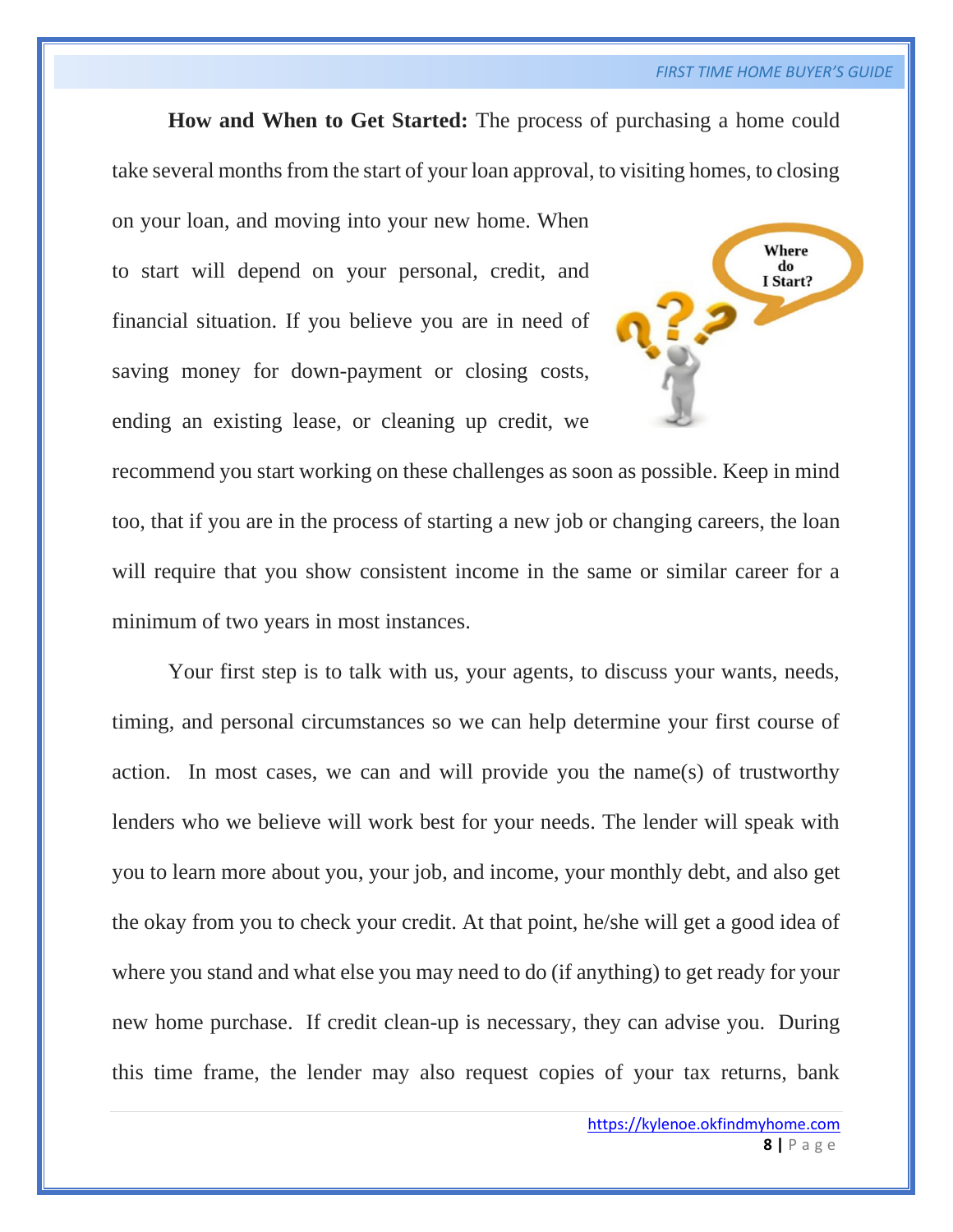statements and employment information, so be sure to have all that paperwork ready and accessible.

When you are ready, the lender will provide you a loan pre-approval identifying your maximum loan amount, interest rates, and down-payment requirements. Keep in mind that this is only a pre-approval and it will take approximately 30-45 days (escrow period) to process your loan for full approval and fund the loan, which starts running once you have an accepted contract on a home. During that time, the lender will ask you to sign required loan documents and possibly request additional paperwork and information from you.

When we have your pre-approval, we will be ready to show you homes and submit an offer on your behalf. Most sellers will require the pre-approval when they accept an offer. We will provide you average area home values to consider when determining a reasonable offer price, because we never want you to over-pay for your home. Negotiating of contract terms may take place between the seller and you, and we will be here to advise you and handle negotiations on your behalf.

Once we have your home under contract, we will navigate the transaction and next steps, including earnest deposit, inspections, appraisals, and paperwork to be completed by lender and title/escrow company (who will be there to process the entire transaction and record the deed with the county). *\*Note: Some states require attorneys to assist in the sales transaction.*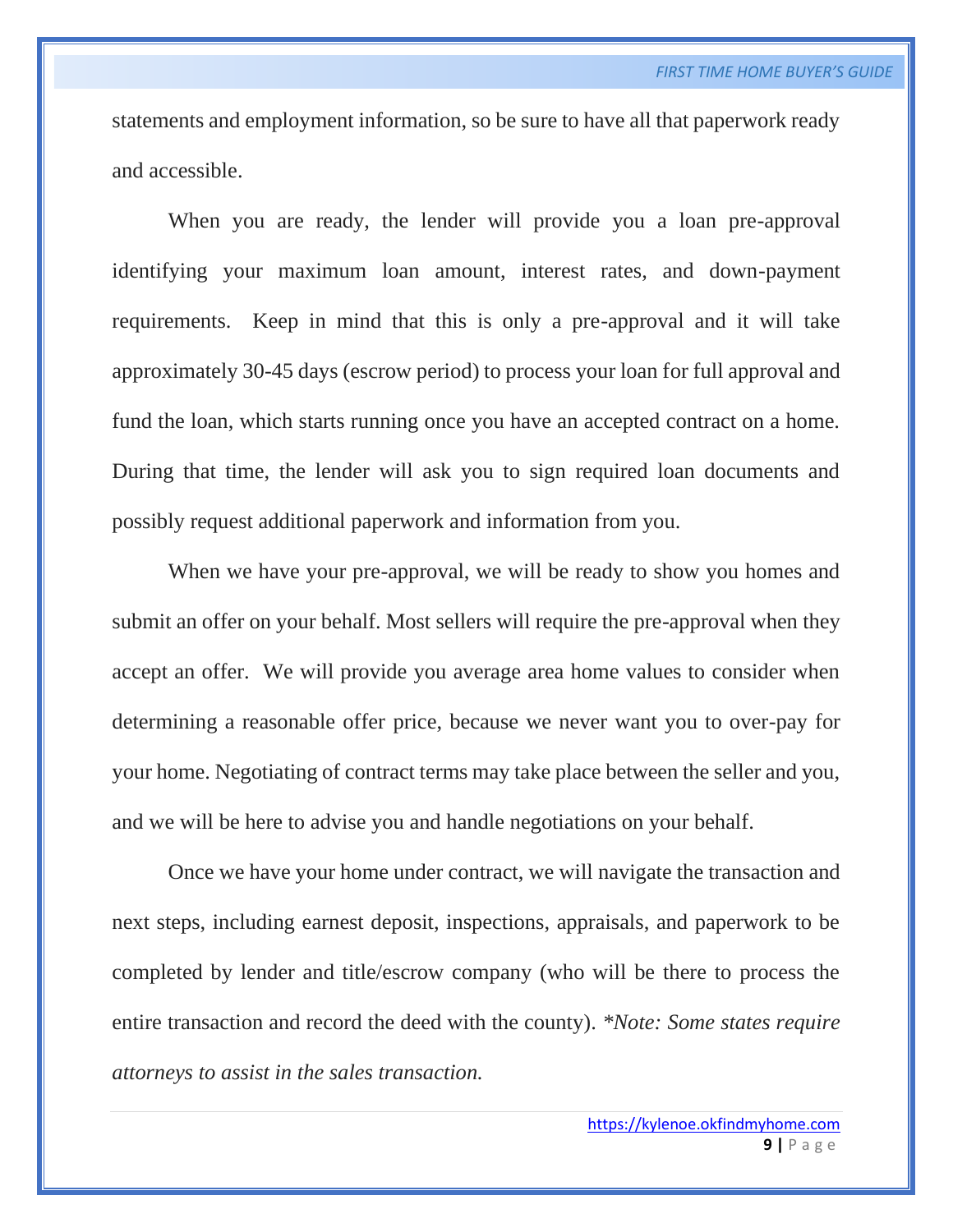The important thing to know is when to get started for a timely close to fit your personal situation. Think Ahead! Have an emergency fund, save for a downpayment, get your credit into better shape and don't buy more than you can afford!

The earlier we speak with you, the better we can guide you for your time frames and everything mentioned above. Reach out to us as soon as you know purchasing a home is something you wish to pursue.

*You can reach us directly at (405) 210-5319*

# Mistakes Smart Home Buyers Avoid Making

Homeownership is the American dream. However, the process by which to purchase a home can prove to be a daunting task. There are many factors you and your family will need to take into consideration, such as the neighborhood community you want to live in, how many bedrooms and bathrooms you need and how much money a lender will approve for you.

The good news is you are not the first person to ever buy a home. Millions and millions of people have gone before you to help pave the road of success for your home buying experience. This section of the guide is designed to help you learn from their mistakes as well as their successes.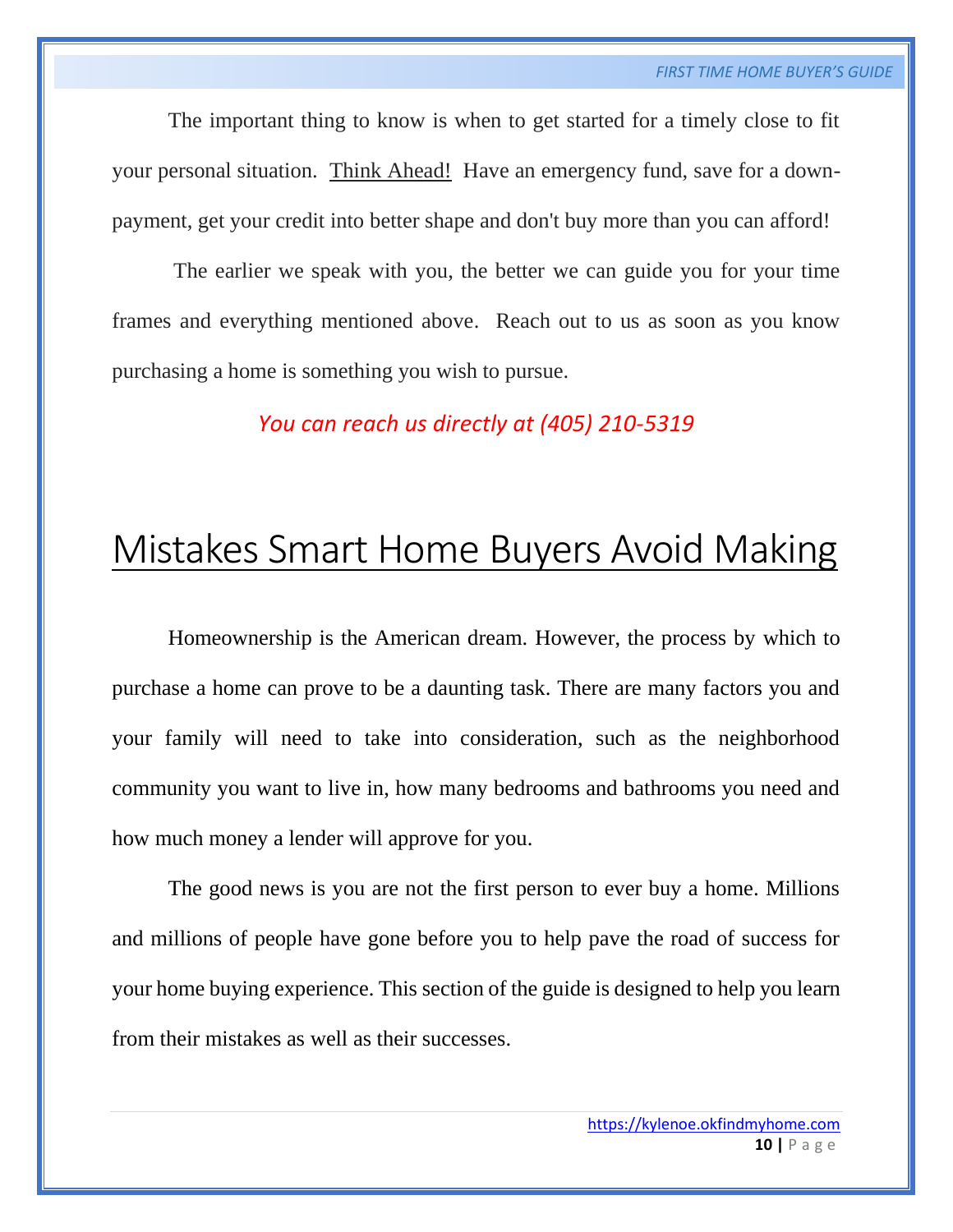As you can imagine, the home buying experience is plagued with hundreds of decisions, some small and some big, for you to sift through and make. Unfortunately, for some home buyers, bad decisions have resulted in unnecessarily poor outcomes and financial duress. There is no way to identify and address in this guide each potential pitfall you might face. However, here are the seven top mistakes smart home buyers avoid making.

#### **#1 Setting Reasonable Expectations**



Most home buyers dream of living in a mansion with a pool and a basement in the most expensive neighborhood in town. However, for most Americans, this may be an unrealistic expectation. Though that

right home is out there, you need to make sure you set reasonable and realistic expectations. The last thing you want for you and your family is too pay too much for a home and find yourselves cash strapped and ultimately unable to afford your new house.

We've all heard the expression, "Keeping up with the Joneses." Don't worry about the Joneses! Don't worry about what they do for a living, what kind of cars they drive, where they vacation and most importantly, where and how big their home is. Your number one concern should be about you and your family. No one is going to do your job for you, no one is going to buy you an expensive car, and no one is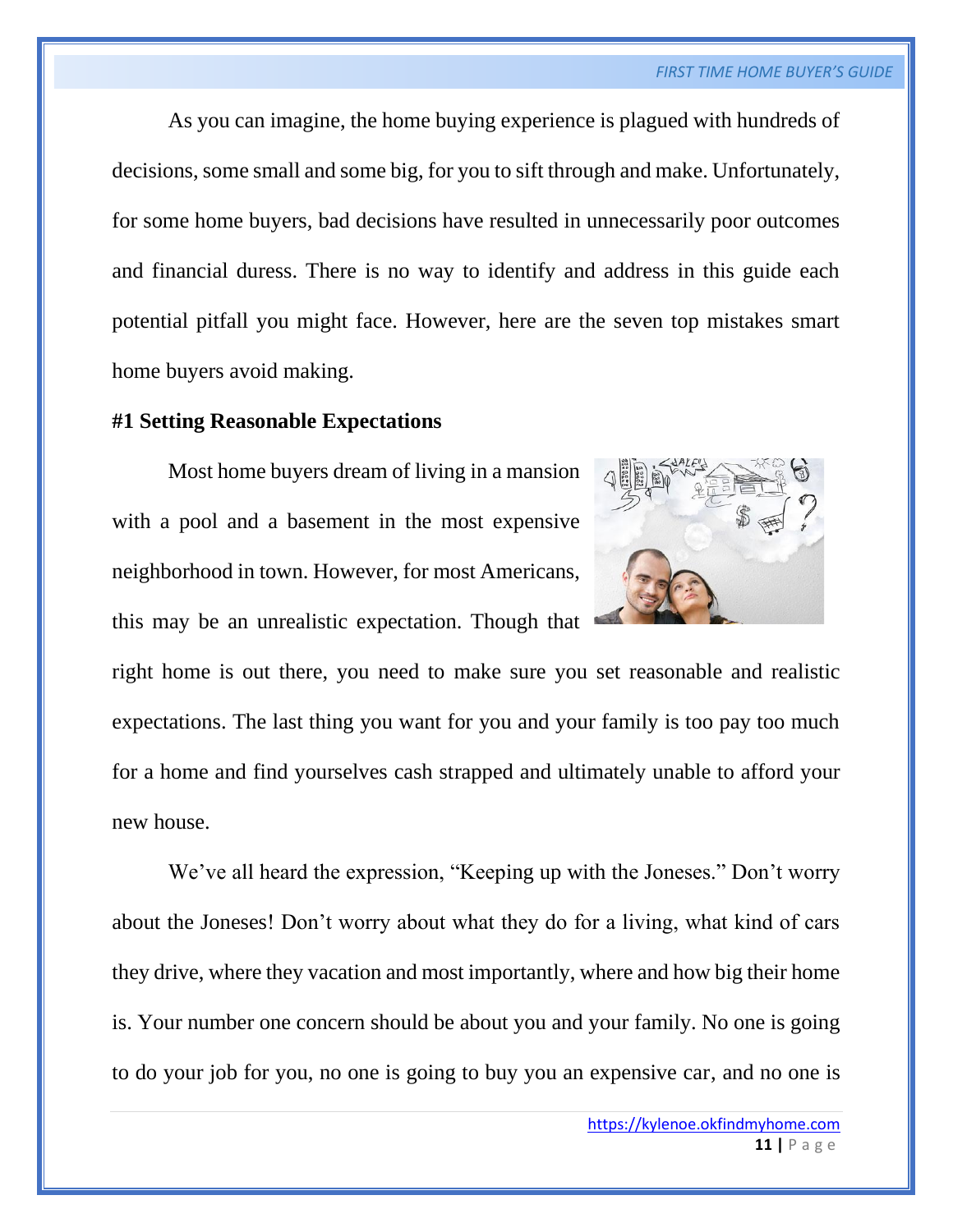going to make your mortgage payments for you. If you do have that person in your life, stay close to them.

When setting your realistic expectations, here are some of the criteria you may be considering when making tough decisions in your next home:

- What cities and areas best fit your lifestyle and community needs?
- How many bedrooms and bathrooms do you need in your home?
- How big of a home (square footage) are you looking for?
- Do you need an extended garage, three-car garage or RV parking?
- How old is the home? What are the advantages and disadvantages of a new home vs. resale?
- Are there any specific amenities that you require, such as tile, den, office, family room, swimming pool or large backyard?
- Are commute times a factor?

These are but a few questions you must tackle. Be realistic in your expectations and avoid setting you and your family up for disappointment.

### **#2 Know What You Can Afford**

Setting realistic expectations begins with determining how much home you can afford. One of the biggest mistakes home buyers make is beginning the process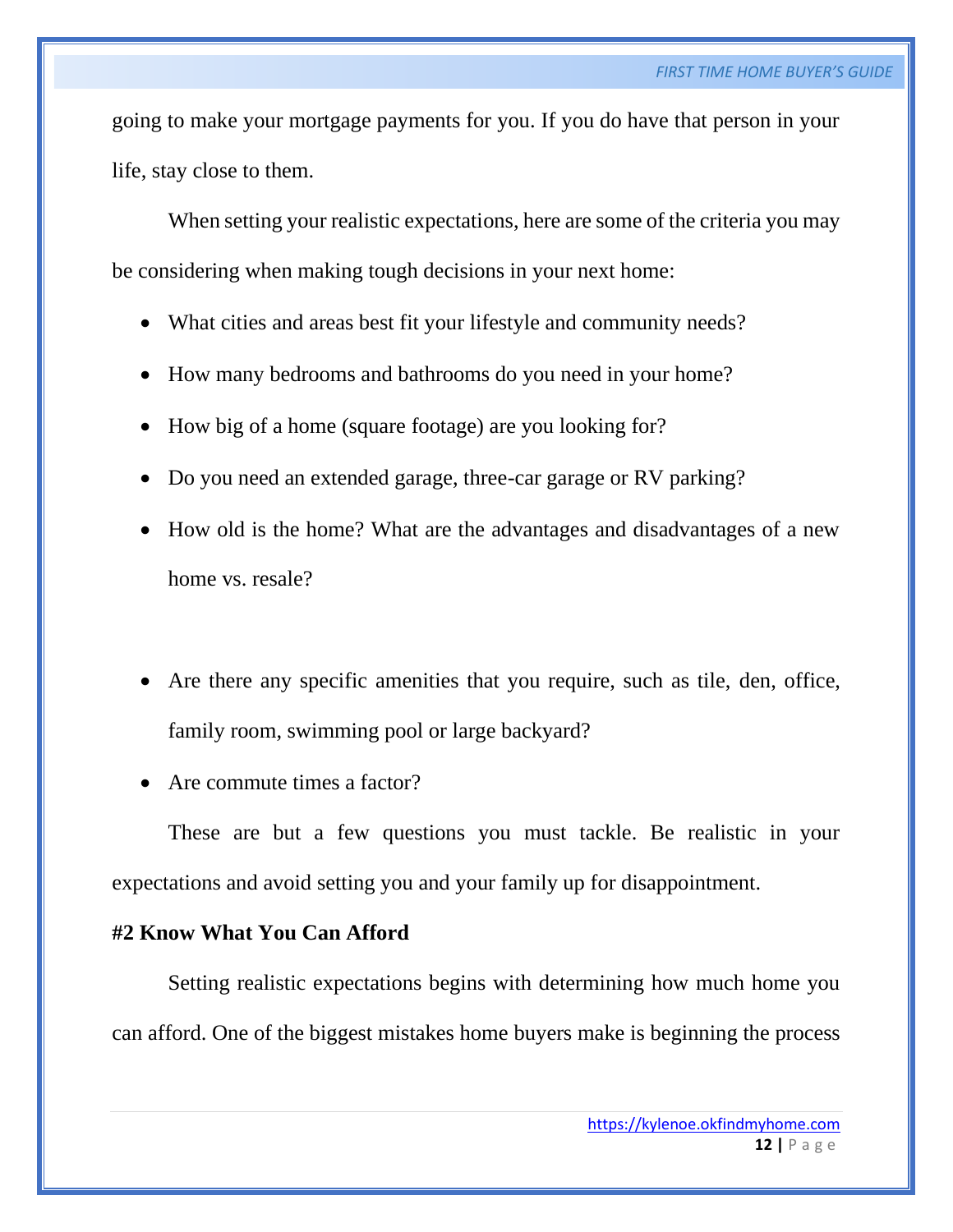of looking at homes without knowing if they can qualify for a new home and how much they qualify for. Time is our most precious commodity and no one wants to waste any.

Put yourself in the seller's shoes. They don't want to waste their time and miss out on any other offers to only find out you are not qualified to buy their home. Most sellers will refuse to accept any offers without a loan prequalification letter, which is simply a statement from a lender indicating you have been pre-qualified for a mortgage.

That is why it is so important to start early by talking with a mortgage lender, as we mentioned above. A lender knows what information to collect from you, how to run a credit check, and how to determine if you are in a position to buy a home. Imagine spending weekends looking at dozens of homes only to find out you are 12 months away from making your dream of homeownership a reality. In the event you

are not able to qualify for a home, a qualified lender can help map out a plan to ensure you are in a position to buy in the future.



It's important to understand that a lender will

require a great deal of information and may ask personal questions and for documents such as bank statements, tax returns and paystubs. It is critical that you provide them with everything they ask for and to be upfront about your financial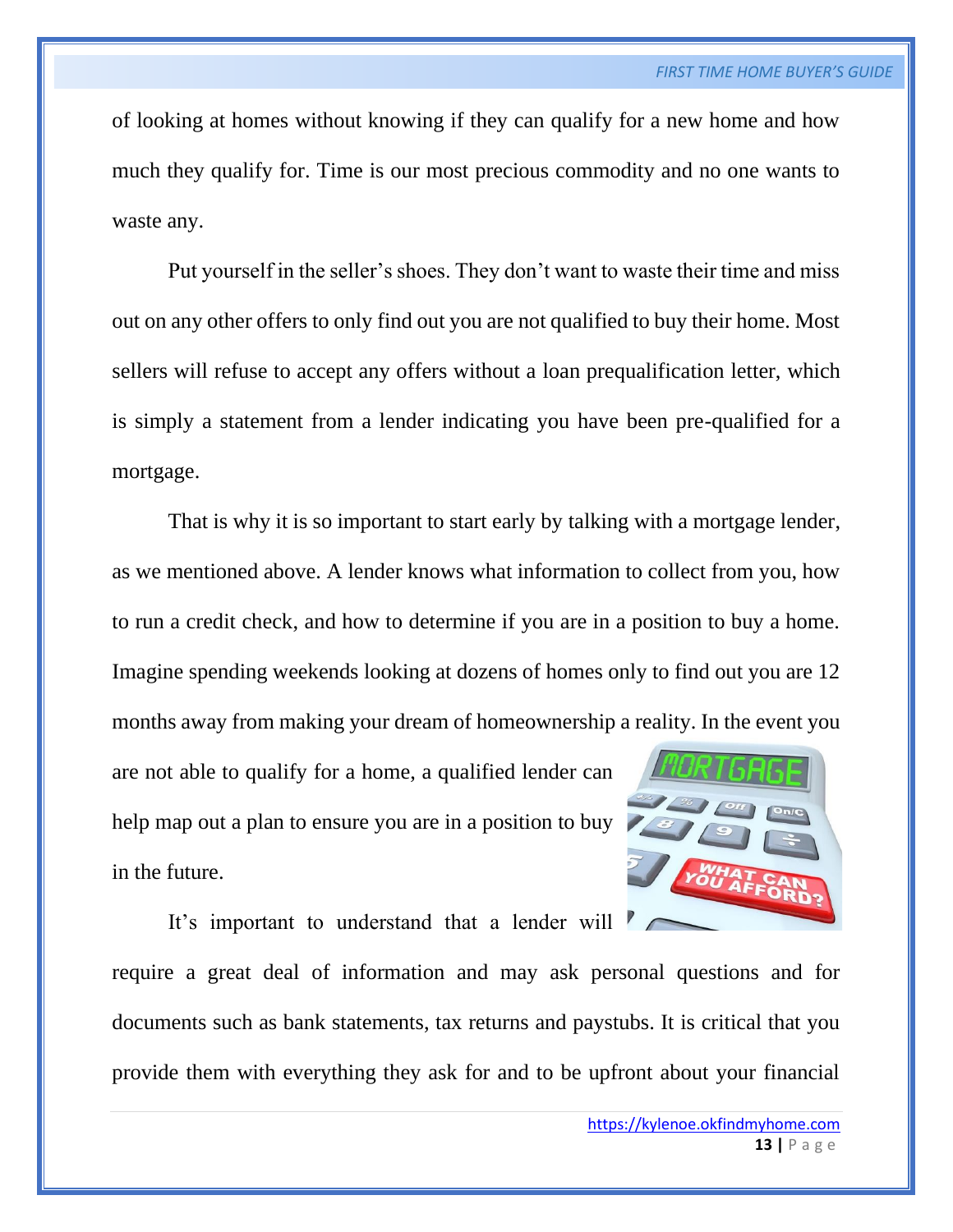situation. Remember, they are on your side and want nothing more than to help your dream of homeownership come true.

It's similar to going to the doctor. In order for them to accurately diagnose your condition, they need to know everything about your health and medical history. You don't want to have the wrong procedure performed on you or be prescribed the wrong medicine because you didn't tell them everything.

Also, just because you talk to a specific lender doesn't mean you have to use them. You always have the flexibility to talk to other lenders at any time to ensure you get the best possible loan program available.

With that being said, there are many lenders to choose from and it may be overwhelming sifting through all of them as you consider who is the right fit for your unique situation. As your real estate agent, we have great lender partners we know and trust who can get the job done for you. We will provide you the name(s) of those trusted lenders as we start the process with you.

The home buying experience can be challenging. Having a lender and real estate agent who have a great working relationship is ideal for minimizing stress and confusion. However, keep in mind that you are not required to use any lender your real estate agent recommends. The choice is yours.

#### **#3 Utilizing an Experienced Real Estate Professional**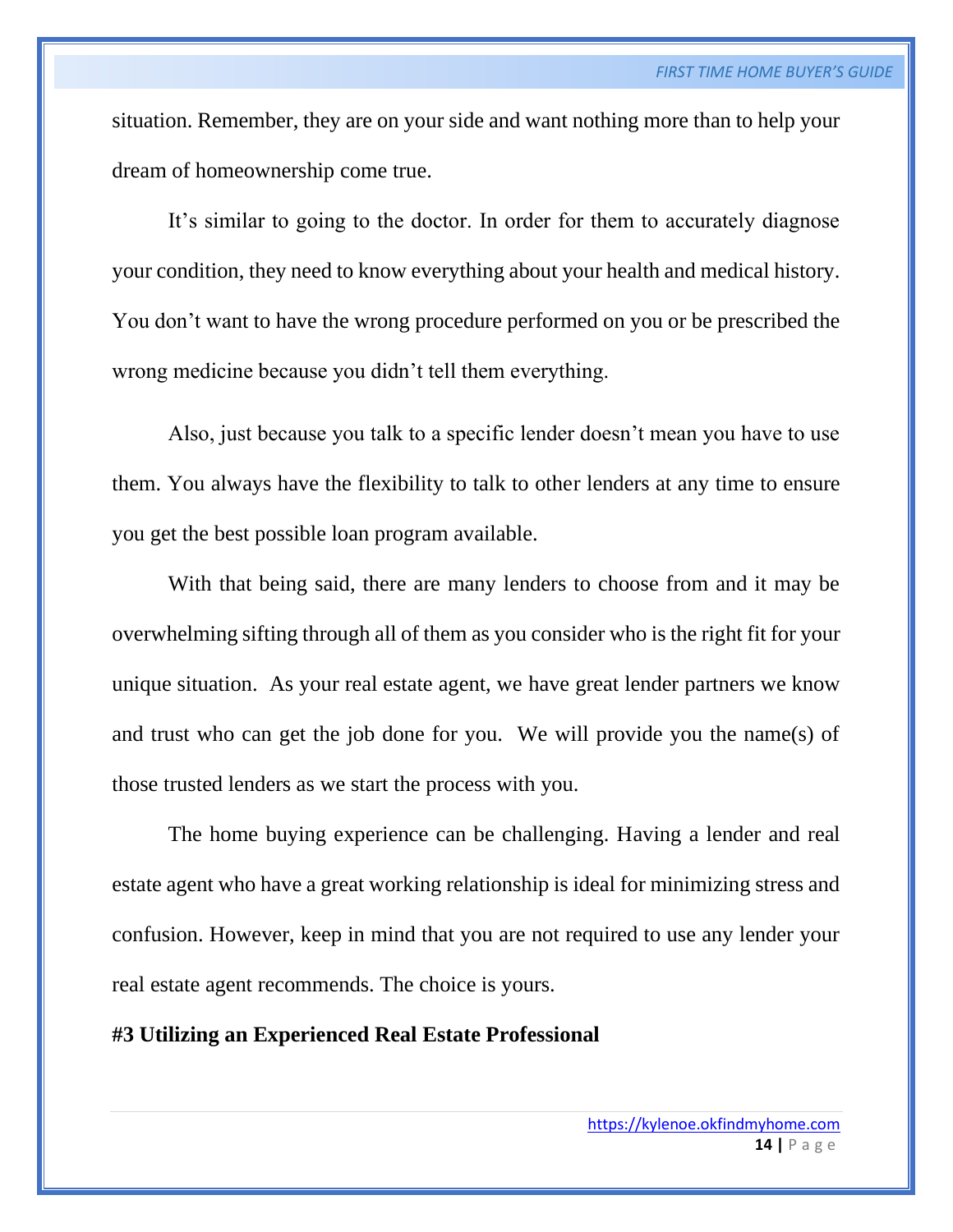One of the greatest real estate myths out there is the notion you can save more money when purchasing a home by doing it on your own. Statistics suggest that this notion couldn't be further from the truth. Statistically speaking, most buyers will end up paying more for a home without the expertise and negotiation skills of an experienced REALTOR®.

In addition, in almost all home buying cases, the seller pays for your real estate broker's commission. So, it will cost you nothing to have a real estate expert in your corner. Imagine your doctor forgoing payment for your next medical procedure.

There are many steps to buying a home. The most important step of them all is finding the right properties to consider. Your real estate agent has access to the area Multiple Listing Service which is an online database that gives them access to every home in the area that has been listed by other real estate

agents. Keep in mind that the majority of homes for sale are listed with a real estate agent.



Though there are many consumer sites you could use, such

as Realtor.com, Zillow.com or Trulia.com, our local Multiple Listing Service is the most detailed and up-to-date database of all available homes. Don't waste your time on these other sites, becoming excited about a property only to find out it sold two years ago. Data is everything. Why wouldn't you want access to the most accurate list the homes for sale?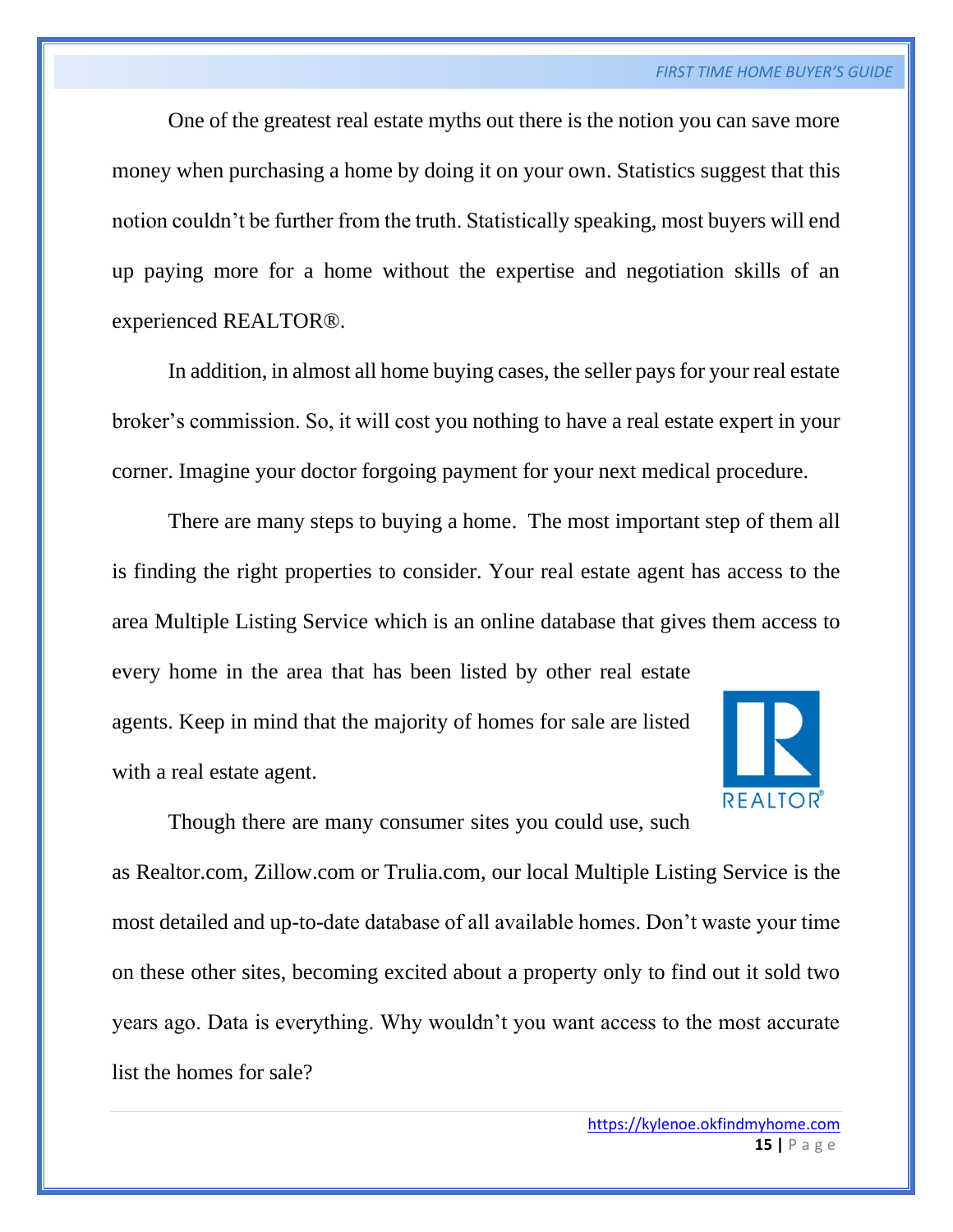#### *FIRST TIME HOME BUYER'S GUIDE*

After determining the amount of bedrooms, bathrooms, size and specific features you are looking for, your real estate agent will be able to provide you with a detailed comprehensive list of all available homes that meet your specific criteria.



Now you can choose which homes you want your agent to show you. In addition, your agent will have access to these homes to show you at your convenience.

### [CLICK HERE TO START YOUR HOME SEARCH NOW](https://kylenoe.okfindmyhome.com/)

There are also many other steps associated with closing on a home, such as opening escrow, obtaining a title report, ordering a termite and home inspection, ordering utilities, ordering homeowners insurance and so on. You can't afford to miss any of these important steps. Your real estate agent's primary goal is for a seamless close on your new home and will help you ensure no stone is left unturned.

Having an experienced real estate professional representing you is your best bet in ensuring no mistakes are made and that you and your family are not taken advantage of. Imagine being charged of a crime and facing the prosecutor in court without your own representation. Chances are you would not know all the nuances of navigating a courtroom and your outcome would likely be less than ideal. Remember, in a home buying scenario, the other side will pay for your agent's fees.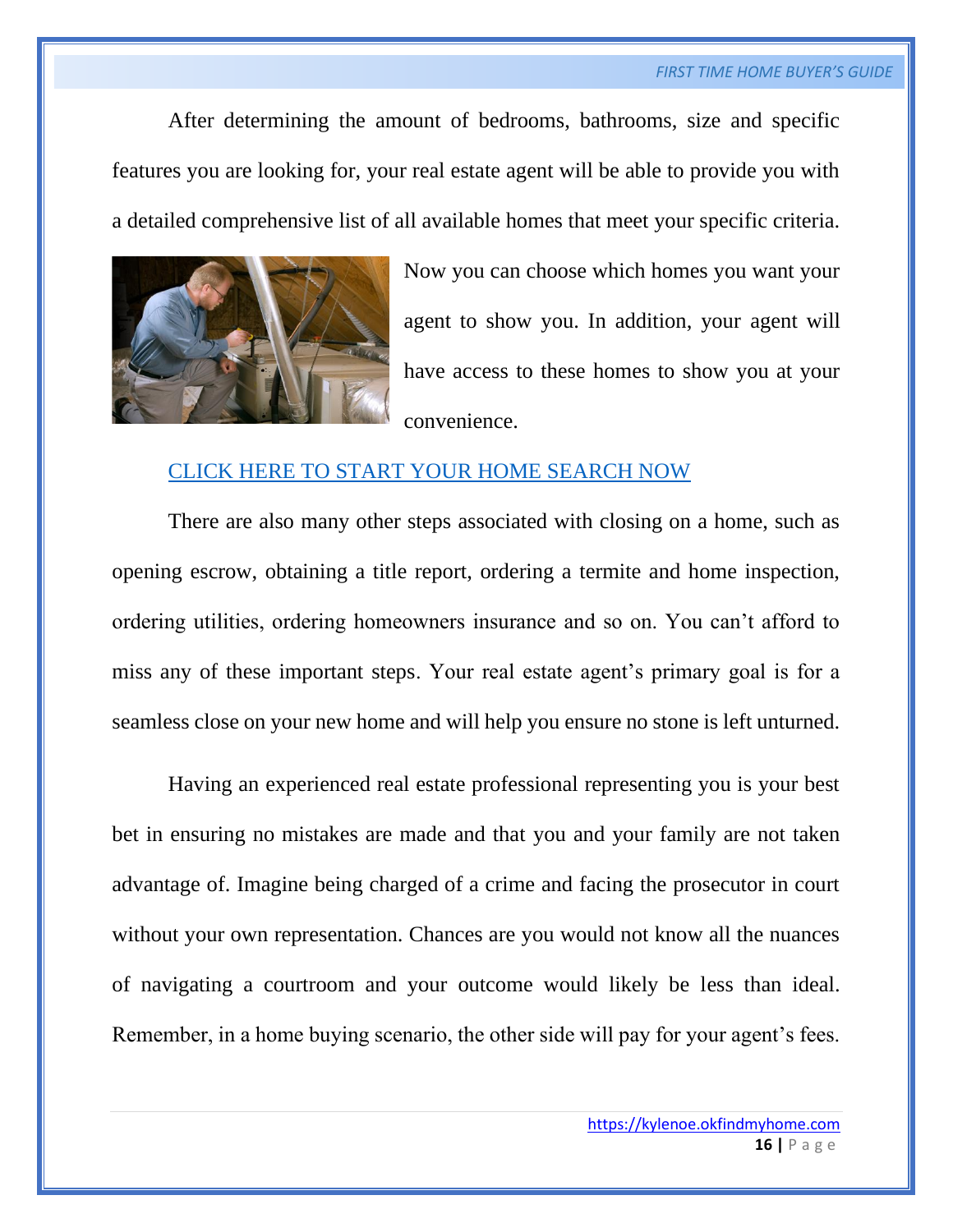Smart home buyers understand the importance of knowledge and utilizing all the tools available to them. An experienced real estate agent will make sure you have that knowledge, understand the entire process of buying a home and make sure you are equipped with the necessary tools for a successful close on your next home.

# **#4 Do Not Rely on Verbal Agreements – Get Everything in Writing**



As unfortunate as it is, we are long past the days

where a simple handshake will do the job. The days of our grandparents have long past. Get everything in writing. Verbal agreements often come down to "he said, she said" and have little consideration in the courtroom.

Many home buyers make the mistake of assuming everything they see in the home comes with the home. Many find themselves surprised at closing to learn the drapes or gone, the attached big screen, or the storage shed in the backyard has been removed.

Common issues deal with window treatments, lighting fixtures, and shower and bath fixtures. In some cases, sellers replace original appliances with ones that are less favorable. A detailed contract put in writing, that addresses these items, is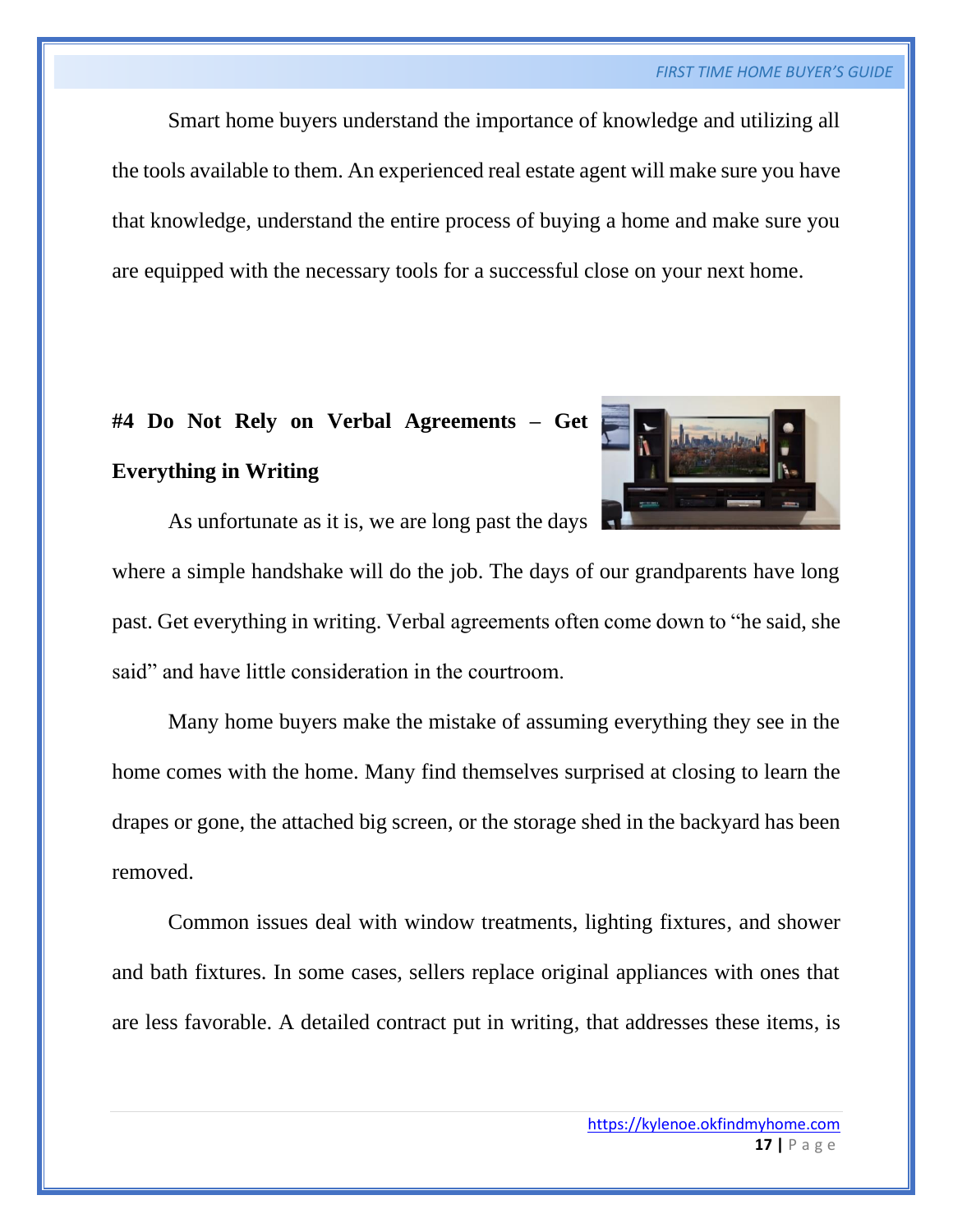not only legally enforceable, it minimizes confusion of what comes with the home and what duties should be expected from all parties involved in your transaction.

Your real estate agent has access to every legally binding real estate form available regarding real estate transactions. Not only do they have access to these forms, they should understand the contents within them, what they mean and what forms should be used for every possible scenario that pops up. These forms are specifically designed to protect your new investment.

Unless you are a real estate attorney, chances are you do not know where to find real estate forms, how to complete them, what they mean and when and where to use them. In addition, you are not permitted to use these forms unless you are a REALTOR®.

Though there are generic forms available on the internet which you may be tempted to use, they are not necessary approved for use by our local real estate



association. Many of these forms can leave you with the false impression you are protected and put your financial future in jeopardy.

Protect your investment and your future by getting everything in writing and by using the right forms. Let your real estate professional help protect you and help you navigate the legal forms required in your real estate purchase.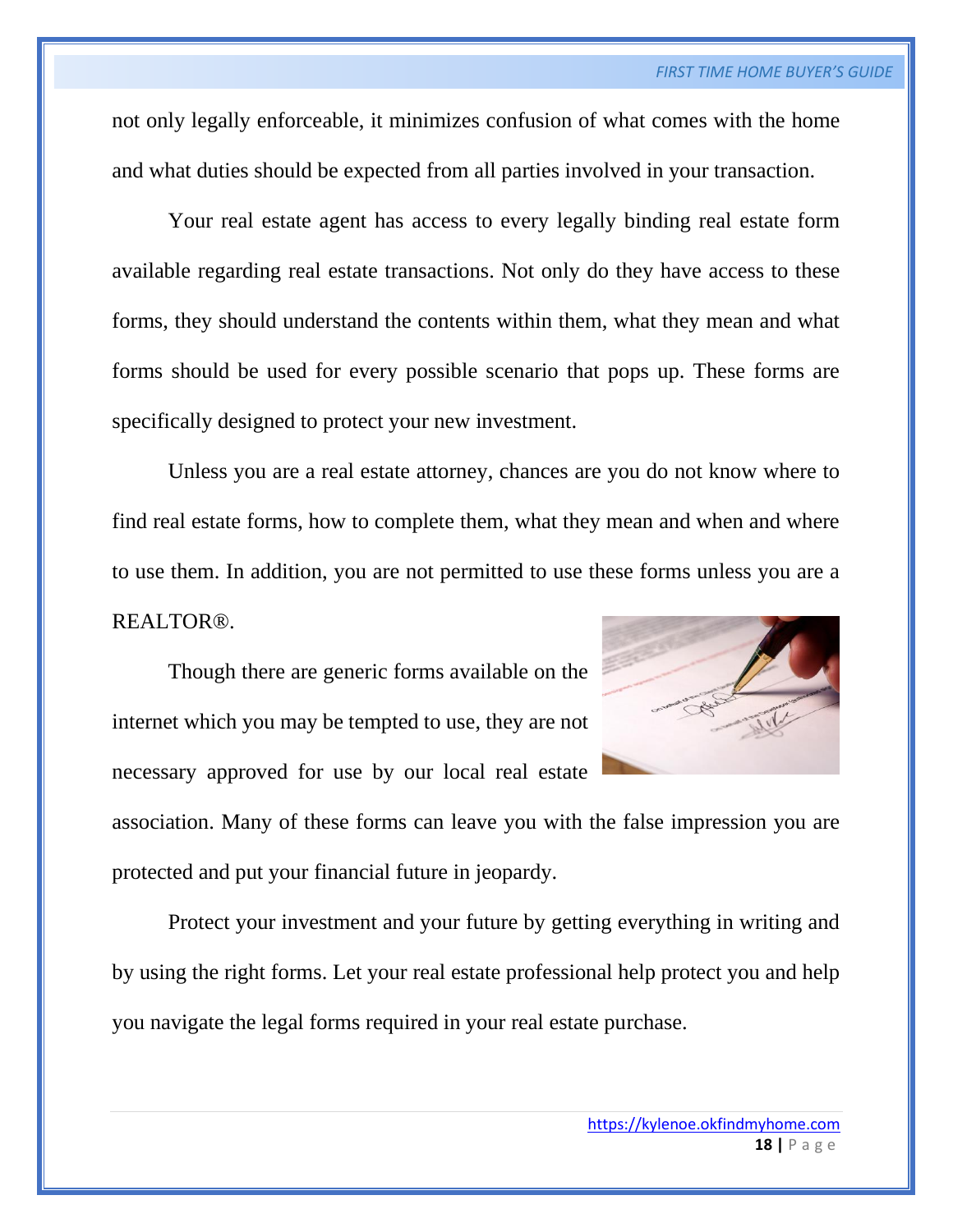It should also be noted that you may still have questions regarding the forms you are signing. Never sign anything unless you feel comfortable in knowing exactly what you are singing and agreeing to. You always have the right to consult with a real estate attorney for further clarification.

# **#5 Doing Your Homework about Local Schools and Neighborhoods**

There are so many factors to consider when finding the right home, especially when kids are involved. All parents understand that location is everything. You will need to determine what neighborhoods fit your family's lifestyle needs and what type of schools and districts offer the best education opportunities for your children.

It's very common for prospective buyers to ask their real estate agent about neighborhood safety, demographics, and quality of schools. Though your real estate professional can help you determine what neighborhoods and areas have a better chance of holding their values, Fair Housing Laws limit your agent from answering certain types of questions regarding neighborhoods. It's important to do your own homework.

When it comes down to determining neighborhood safety, you may want to consider contacting the local police department and request information on crime statistics and types of crimes committed that may be common in your desired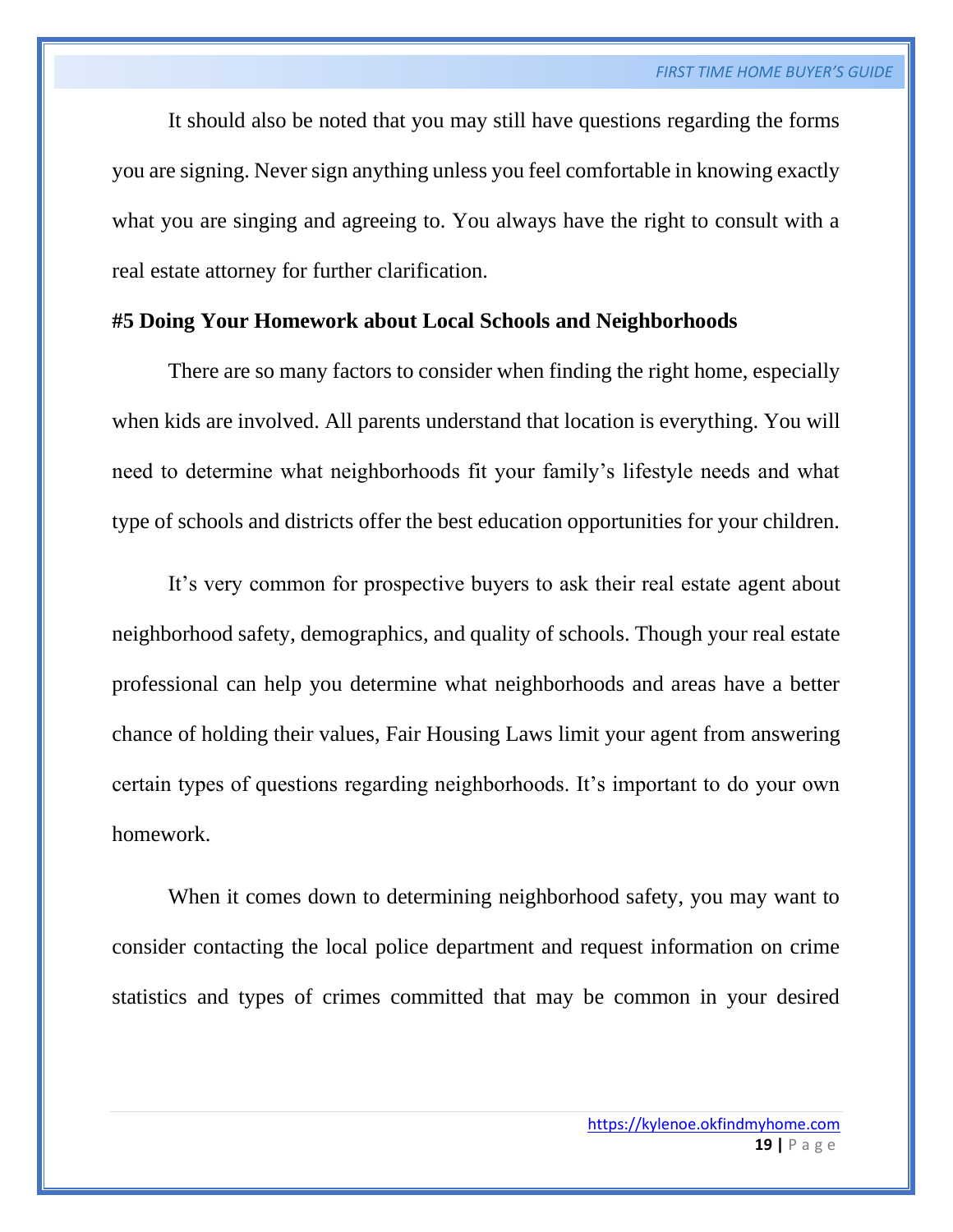neighborhood. Websites such as www.familywatchdog.us and www.spotcrime.com are also great online resources.

If you have children of school age, you will need to consider what schools you would like them to attend, whether private or public. Your real estate agent should be able to provide you with a list of available websites that can provide you detailed information on schools and school districts, such as ratings, designations and any awards received based on performance. Check out local schools. We recommend checking out GreatSchools.org.

Please note that it is "illegal" for your real estate professional to make any comments or answer any questions regarding race, color, religion, national origin, sex, disability, and familial status relating to any areas or neighborhoods. Your REALTOR® can find themselves in a lot of hot water and set themselves up for a lawsuit by answering such questions. However, they should be able to point you in the right direction to help you do your own homework and form your own opinions.

Also, you may want to consider taking a drive through any neighborhoods that you are thinking about moving to. Driving through at different times of day is also helpful to see the activity of a neighborhood. This may help answer any questions you have about certain areas and neighborhoods.

# **#6 Remembering to Factor in Closings Costs**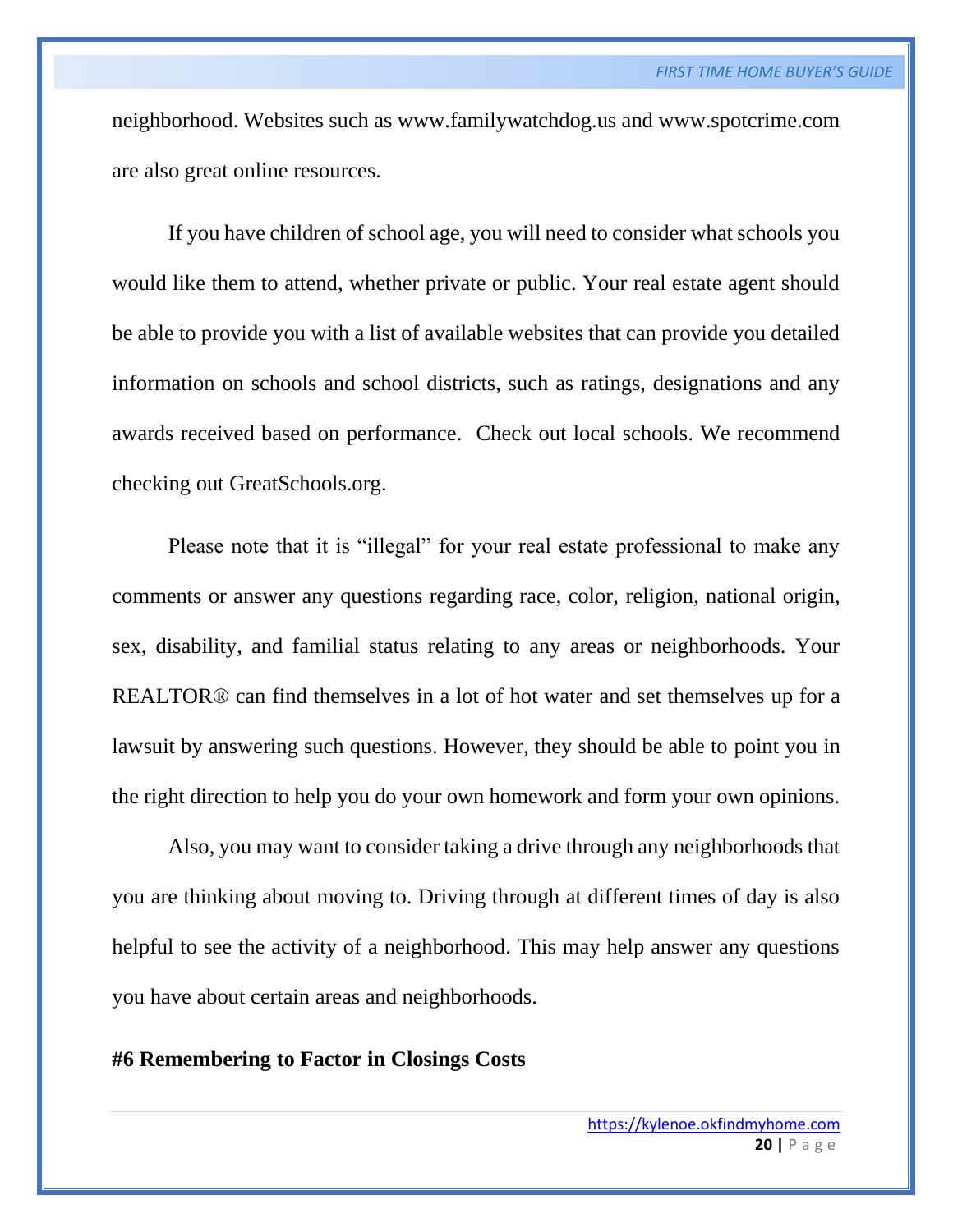#### *FIRST TIME HOME BUYER'S GUIDE*

Most home buyers understand they will need to have a down payment in order to close on their new home. They prepare for this, save, and hopefully have access to those funds when the time comes. However, many buyers, especially those who do not have the advice and access to a REALTOR®, fail to realize the other fees, in addition to the down payment, associated with buying their new home. In some instances, home buyers lack these additional funds to close on their new home. They find themselves in jeopardy of losing the home and forfeiting their earnest money, which could be thousands of dollars.

These fees are referred to as closing costs and/or pre-paids. Some of these additional fees and costs may include:

- Lender fees
- Impounds
- **Taxes**
- Appraisal Fee
- Credit Report Fee
- **Escrow Fee**
- Title Fee
- Homeowner's Insurance Fees

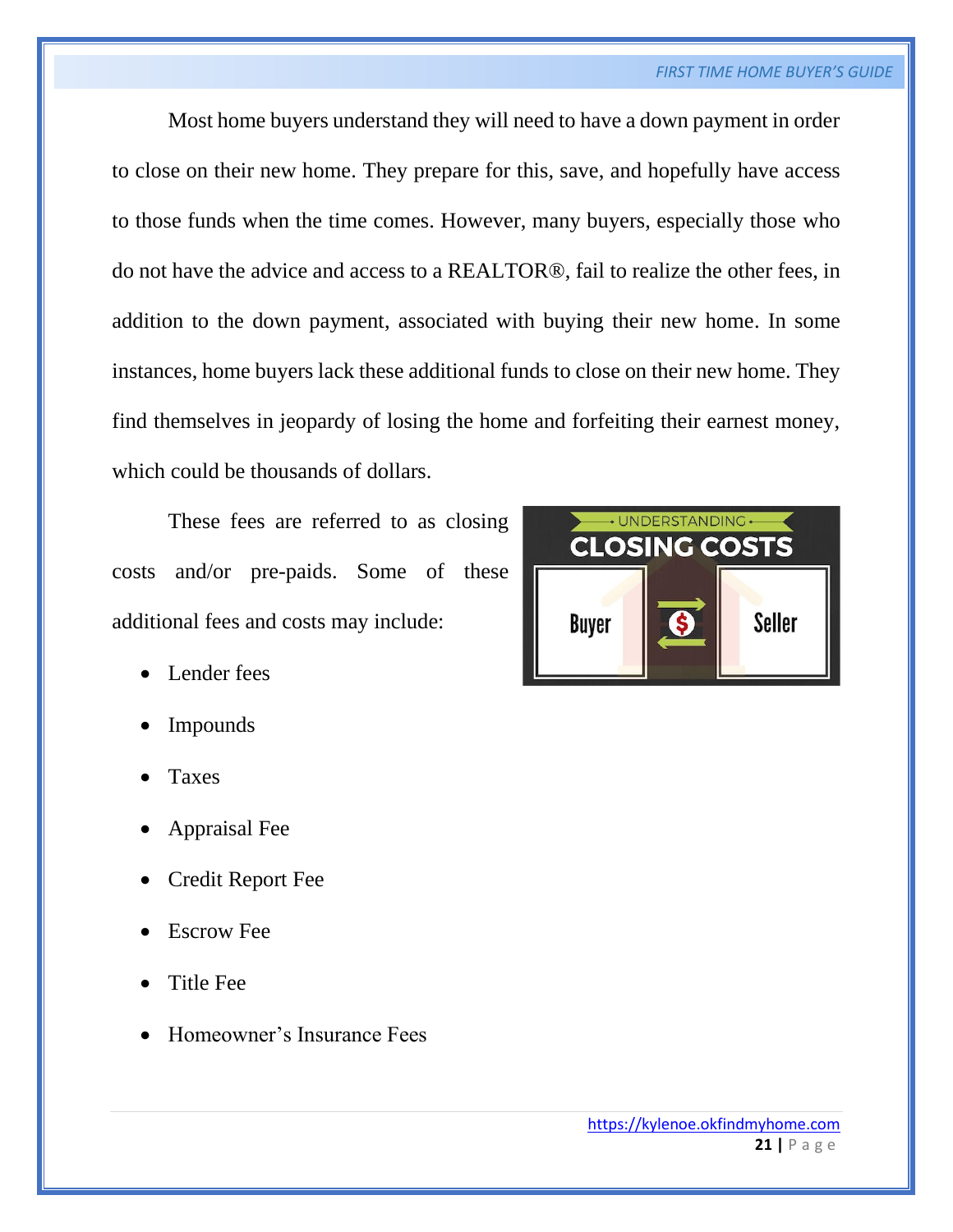- Homeowner Association Fees
- Recording Fees

Though the fees may seem endless, take comfort in the fact these fees are normal in any home purchase transaction.

You may be wondering how much additional money you should expect to have to close on your new home. Unfortunately, each property and transaction is unique and there is no way to provide an exact amount. For instance, is some scenarios, you might be able to get the seller to pay for some of these fees. This would obviously change your out-of-pockets costs.

This is where your real estate professional comes in. They will be able to help you estimate your closing costs as well as ensure your lender provides you with a Good Faith Estimate (GFE). Your agent or escrow officer can go over the GFE lineby-line so you have a clearer picture of all costs associated with your home purchase.



#### **#7 Make a List of "Musts" & "Wants"**

Again, as we mentioned above, setting realistic expectations is an important part of the

home buying experience. This is where you put the concept to paper. It's time to decide and write down the items and amenities you simply "want" and those you "must" have in your next home. This starts by compiling a list of "musts" and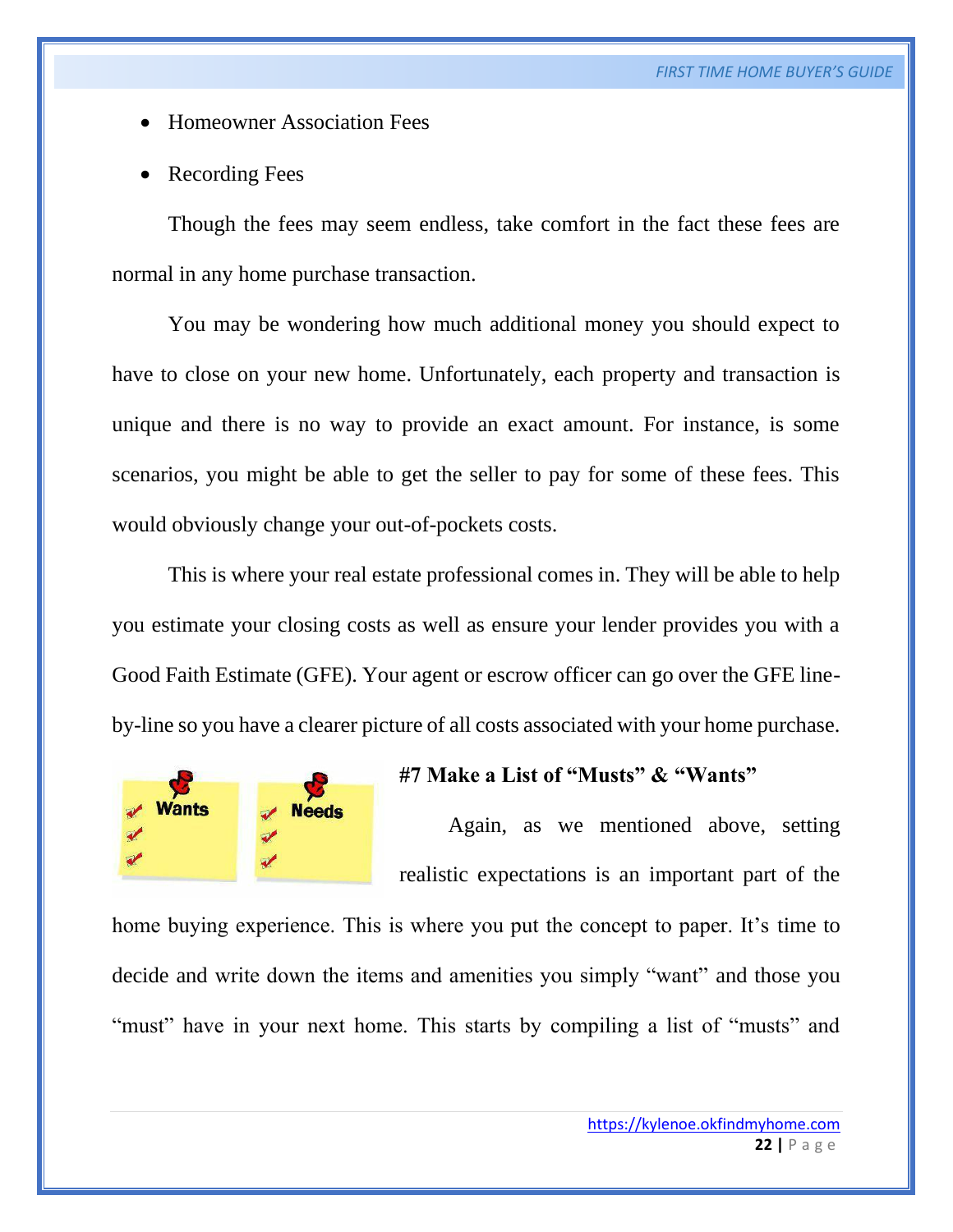"wants" for your new home. "Musts" are those items and amenities that you absolutely must have in the home. You could refer to them as deal breakers. A deal breaker is something that will "kill" the deal as far as you are concerned. Examples of deal breakers may include the size of the home, where the laundry facilities are located, whether the home has a basement or whether the home has a pool. Make sure that your "musts" list isn't too long. There is no such thing as the perfect home.

Now it's time to compile your list of "wants." These are features that you would like in the home, but may not be considered to be deal breakers. Examples of "wants" may include window coverings, ceiling fans, type of counter tops, and flooring. Again, avoid making the list too long and extensive or you run the risk of making the home-buying experience too long and drawn out.

When it's time to go looking at homes, make sure to bring both lists. As you walk through a home, begin to check off the features that are included on your "musts" and "wants" lists. This will help make the final selection process easier.

It's very common to look at several properties during each outing and the properties can begin to run together in your mind. In addition, it's likely that you may have a difficult time remembering the details of each property. You will want to take detailed notes for each property so you can remember what you liked and disliked about each property.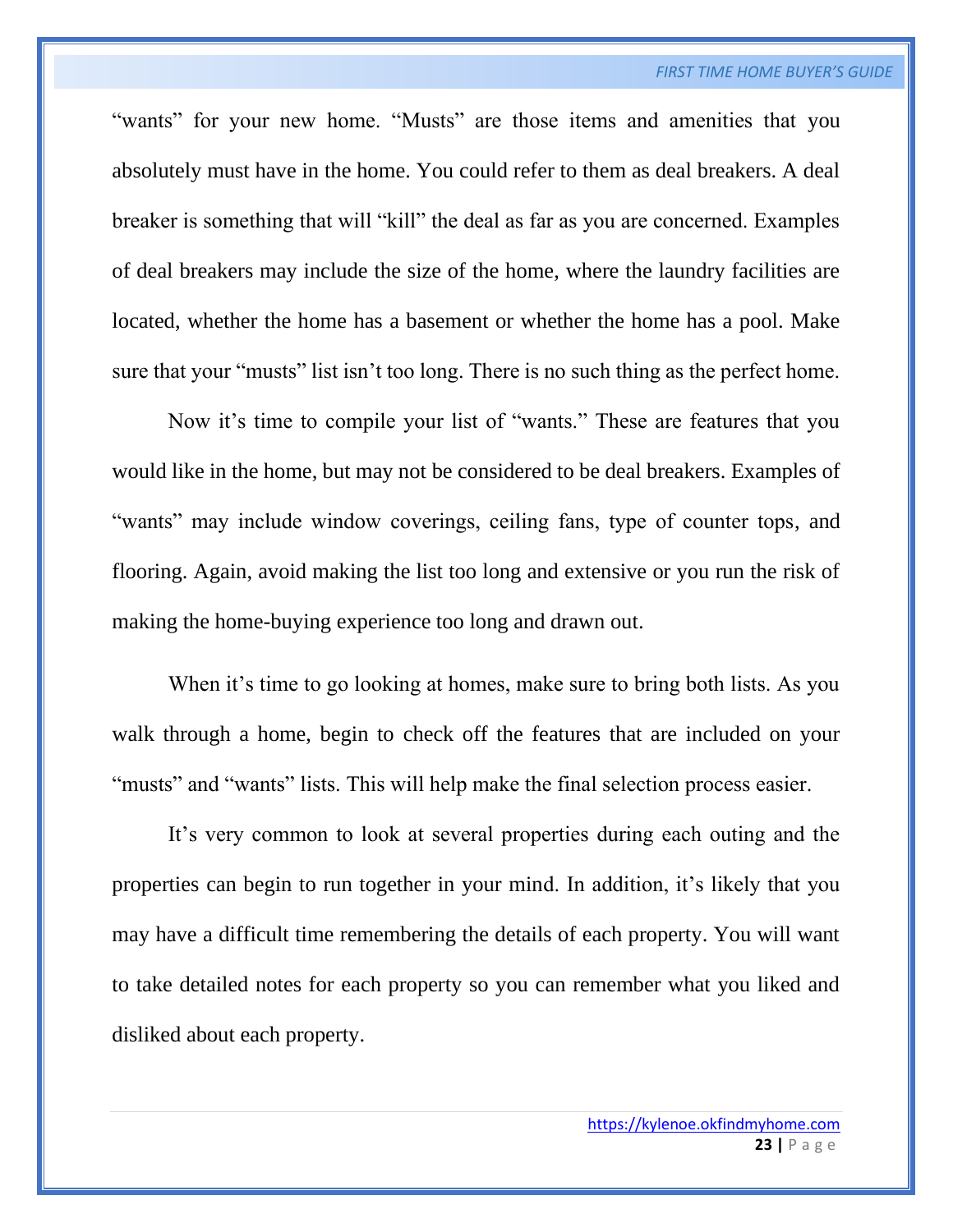As you view a property, write down anything that you notice. For instance, the color of the carpet, type of flooring, whether the master bathroom has a separate



tub and shower, what appliances come with the house, and the type of landscaping in the front yard. Don't hesitate to take pictures of the properties you view. You can even name properties to make it easier, like the "Green Carpeted House." Another helpful strategy to consider is rating each

home you view on a scale of 1 to 10. The rating system should primarily be based on your lists of "musts." This will allow you to quickly eliminate any properties that don't meet your needs.

# **Final Thought**

As you can imagine, the list of tasks and considerations to make when purchasing a home appears endless. The entirety of the process can be overwhelming and can divert your attention away from what really matters – finding the right house for the right price for you and your family.

As your agent, we are committed to helping your dreams of homeownership come true. We will not only help you avoid the costly pitfalls and mistakes other buyers make, we will make sure you understand the home buying process and help make that process as seamless as possible. Our goal is to protect you and your